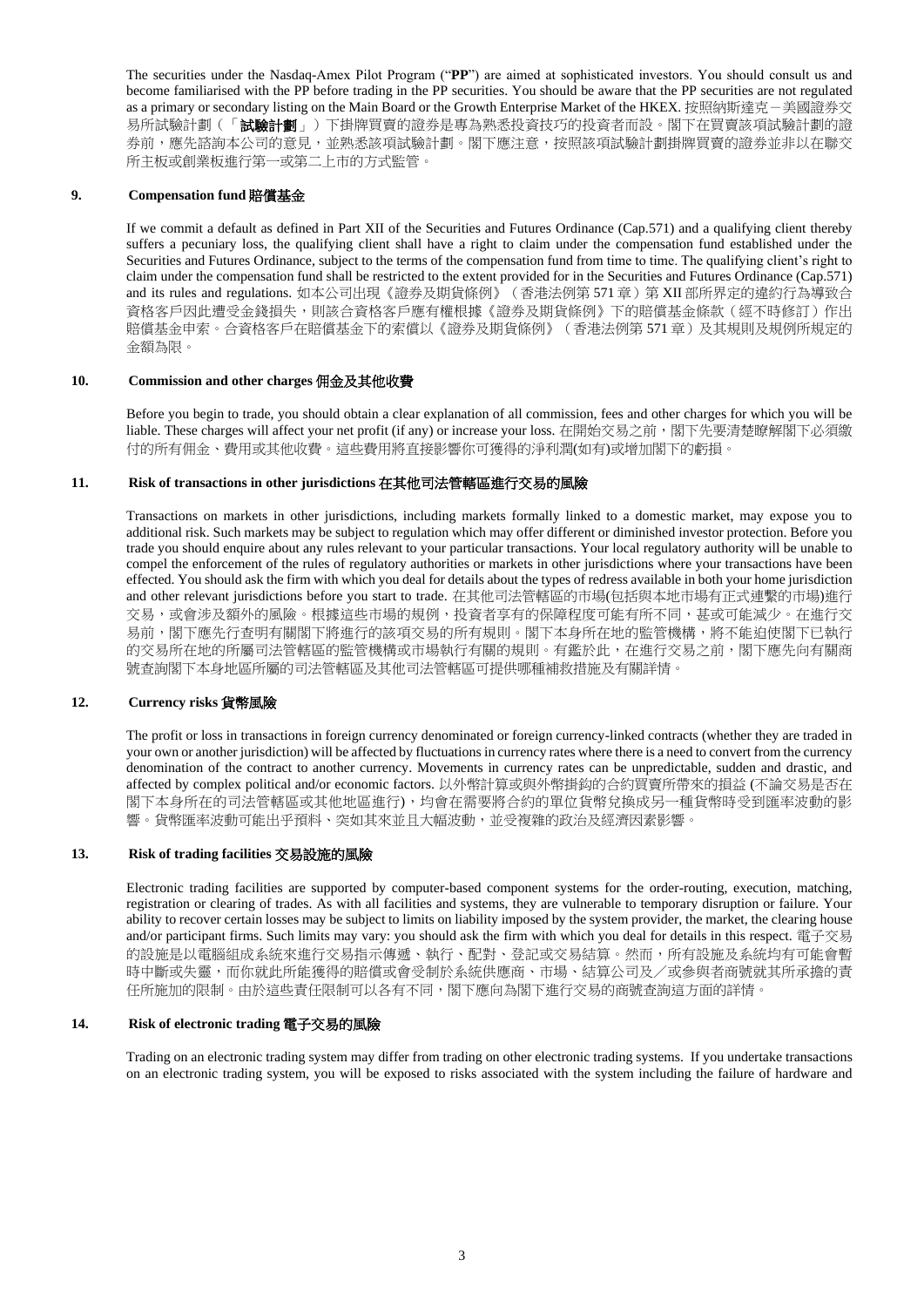receipt of your Instructions or other information, delays in execution or execution of your Instructions at prices different from those prevailing at the time your Instructions were given, transmission interruption or blackout, that there are risks of misunderstanding or errors in communication, and that there is also usually not possible to cancel an instruction after it has been given. 閣下承認並 接受,由於網絡繁忙及其他無法預料的因素,電子傳輸未必是一種可靠的通訊媒介,透過電子方式進行的交易可能會 延遲傳輸,並且須以實際收到閣下的指示或其他資料為準。閣下的指示被延遲執行或按有別於閣下發出指示時的價格 執行,並可能出現傳輸中斷或停頓。在傳輸過程中存在誤解或錯誤的風險,並且指示在發出後一般不可撤銷。

### **16. Risk of off-exchange transactions** 場外交易的風險

In some jurisdictions, and only then in restricted circumstances, firms are permitted to effect off-exchange transactions. The firm with which you deal may be acting as your counterparty to the transaction. It may be difficult or impossible to liquidate an existing position, to assess the value, to determine a fair price or to assess the exposure to risk. For these reasons, these transactions may involve increased risks. Off-exchange transactions may be less regulated or subject to a separate regulatory regime. Before you undertake such transactions, you should familiarize yourself with applicable rules and attendant risks. 在某些司法管轄區,及只 有在特定情況之下,有關商號獲准進行場外交易。為閣下進行交易的商號可能是你所進行的買賣的交易對手方。在這 種情況下,有可能難以或根本無法平掉既有倉盤、評估價值、釐定公平價格又或評估風險。因此,這些交易或會涉及 更大的風險。此外,場外交易的監管或會比較寬鬆,又或需遵照不同的監管制度。因此,閣下在進行該等交易前,應 先瞭解適用的規則和有關的風險。

### **17. Risks in relation to exchange-traded derivative warrants ("Warrants"), callable bull/bear contracts ("CBBCs") and equities linked instruments ("ELIs") (collectively referred as "Derivative Products")** 與交易所買賣衍生權證(「權 證」)、可贖回牛熊證(「牛熊證」)及股票掛鈎工具(「股票掛鈎工具」)(統稱「衍生工具產品」)有關的風險

### **17.1 General risks of investing in Derivative Products** 投資衍生工具產品的一般風險

*Complex products:* Derivative Products are complex, leveraged investment products that involve a high degree of risk. 複雜產品:衍生工具產品屬具高風險的複雜槓桿投資產品。

*Time decay risk:* Derivative Products have limited life and will expire upon maturity. The time value of Derivative Products decreases over time and becomes worthless upon maturity, resulting in a total loss of investment capital. 時間 耗損風險:衍生工具產品有限期並將於到期時失效。衍生工具產品的時間價值歲時間遞減,並將於到期時變得 完全沒有價值,造成投資本金全數虧蝕。

*Volatility risk:* Price volatilities of Derivative Products are much higher than that of their underlying assets. The prices of Derivative Products are determined by a number of factors, including but not limited to interest rate, time to maturity of the Derivative Products, the underlying asset price that the Derivative Products are linked to, the volatility of underlying asset price, the liquidity of the underlying securities etc. A small movement of these factors may result in a drastic price change of the Derivative Products. When two or more factors are exerting effects on a Derivative Product simultaneously, the price of the Derivative Products may become unpredictable. *波幅風險*: 衍生工具產品的價格波動 大幅高於其基礎資產的波幅。衍生工具產品的價格取決於多個因素,包括但不限於利率、衍生工具產品距離到 期時的時間、衍生工具產品掛鈎的基礎資產價格、基礎資產價格的波幅、基礎證券的流通性等。該等因素的微 小變動可導致衍生工具產品價格的劇烈變動。當兩個或以上有關因素同時影響衍生工具產品時,衍生工具產品 的價格將變得無法預計。

*Extraordinary price movements:* The price of a Derivative Product may not match its theoretical price due to outside influences such as market supply and demand factors. As a result, its actual traded price can be higher or lower than the theoretical price. 特殊價格波動: 基於外來因素(如市場供求因素),衍生工具產品的價格可能有別於其理論 價。因此,其實際的交易價格可高於或低於理論價。

*Foreign exchange risk*: If you are trading Derivative Products with underlying assets not denominated in Hong Kong dollars, you are also exposed to exchange rate risk. Exchange rate fluctuations can adversely affect the value of underlying assets and the price of Derivative Products. 外匯風險:若閣下買賣基礎資產並非以港元計價的衍生工具 產品,投資者亦承受外匯風險。匯率的波動可對基礎資產的價值及衍生工具產品的價格造成不利影響。

*Liquidity risk:* Derivative Products can be illiquid. Trading in Derivative Products will be suspended if the trading in their underlying assets is suspended. The liquidity provider may be the only market participant for the Derivative Products and therefore the secondary market for the Derivative Products may be limited. There is no guarantee that you will be able to liquidate your position whenever you wish. *流通風險*: 衍生工具產品可能不具流通性。如衍生工具產品基礎資產 暫停買賣,則衍生工具產品的買賣將會暫停。衍生工具產品的市場參與者可能僅為流通量提供者,導致衍生工 具產品的二級市場受限。本公司無法向閣下保證能隨時按閣下的意願為閣下平倉。

*Expiry considerations:* Derivative Products have an expiry date after which the products may become worthless. You should be aware of the expiry time horizon and choose a product with an appropriate lifespan for your trading strategy. 有效期的考慮: 衍生工具產品具有到期日,產品於到期日後將變得完全沒有價值。閣下應留意到期時間,並 選擇具有符合閣下交易策略的期限的產品。

*No collateral:* Derivative Products are uncollateralised and not secured by any assets. 無抵押品:衍生工具產品無抵 押品,亦無任何資產擔保。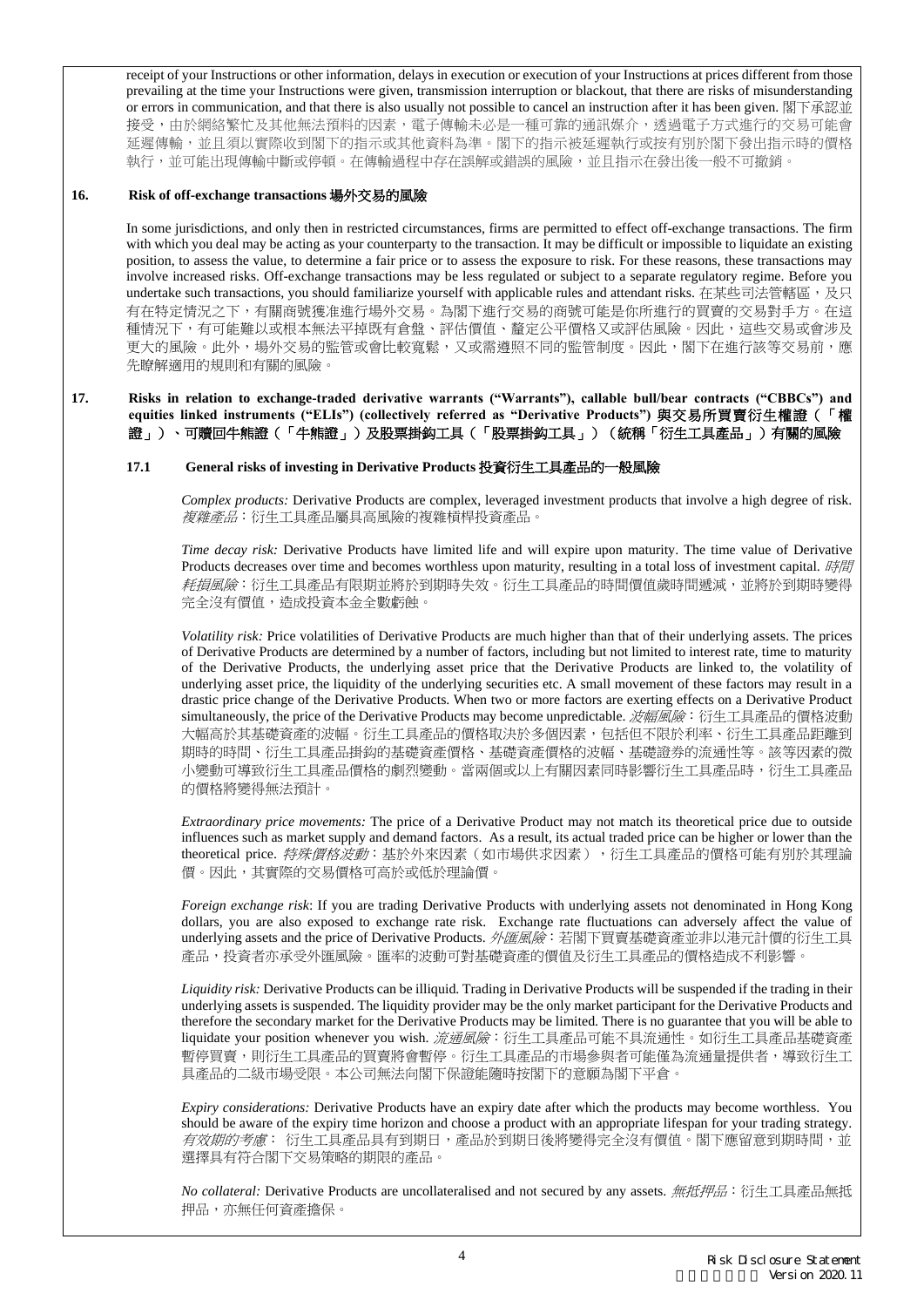*Counterparty risk:* You will be exposed to the counterparty risk associated with the Derivative Products. In the event that the issuer and/or the guarantor of Derivative Products defaults, you will be considered as an unsecured creditor and will have no preferential claims to any assets held by the issuer and/or the guarantor. In the worst case scenario, you may lose all your investment capital. 對手方風險:閣下將須承擔與衍生工具產品有關的交易對手方風險。如衍生工具產品 的發行人及╱或擔保人違約,閣下將被視作無擔保債權人,無權優先就發行人及╱或擔保人所持有的任何資產 提出索償。在最差的情況下,閣下可能損失全部投資資金。

#### **17.2 Risks specific to Warrants** 權證的特定風險

Warrants are instruments which give investors the right (but not the obligation) to buy or sell the underlying asset (e.g. a stock) at a pre-set price on or before a specified date. Warrants could be illiquid. Liquidity provider of Warrants is not obligated to provide bid quote for the Warrants if the liquidity provider determines the fair value of the Warrants fall below HK\$0.01. Warrants may have no value upon expiry. If you have to hold the Warrants until the expiry date, you may lose all your investment capital. 權證是賦予投資者權利(但並無責任)於指定日期或之前按預設價格買賣基 礎資產(如股票)的工具。權證可能不具有流通性。如權證的流通量提供者釐定權證的公平值低於 0.01 港 元,則流通量提供者無責任就權證提供買方報價。權證於到期時可能不具有價值。如閣下必須持有權證直至 到期日,則閣下可能損失全部投資資金。

#### **17.3 Risks specific to CBBCs** 牛熊證的特定風險

A CBBC has a fixed expiry date and closely tracks the performance of an underlying asset (for example, a share, index, commodity or currency). It can be a bull or bear contract allowing you to take a bullish or a bearish position on the underlying asset. 牛熊證具有固定到期日,並緊密追蹤基礎資產(如股份、指數、商品或貨幣)的表現。牛熊 證可為牛證或熊證,令閣下可就基礎資產持看漲或看跌的態度。

A CBBC will be called by its issuer when the price of its underlying asset hits the call price. Once it is called, the contract cannot be revived and you will not benefit even if the underlying asset bounces back to a favorable position. Any trades executed after this mandatory call event will not be recognized and will be cancelled. You will only be entitled to the residual value of the terminated CBBC as calculated by the product issuer in accordance with the listing documents. You should also note that the residual value can be zero. 發行人將會在其基礎資產的價格到達贖回價時贖回牛熊 證。牛熊證一經贖回將不可撤回,即使基礎資產回升至有利水平,閣下亦不會獲利。在強制贖回事件後執行 的任何交易將不獲確認並會被取消。閣下將只可享有已停止買賣的牛熊證的剩餘價值(由產品發行商根據上 市文件計算)。閣下亦應注意剩餘價值可以是零。

The issue price of a CBBC includes funding costs. Funding costs are gradually reduced over time as the CBBC moves towards expiry. The longer the duration of the CBBC, the higher the total funding costs. In the event that a CBBC is called, you will lose the funding costs for the entire lifespan of the CBBC. The formula for calculating the funding costs are stated in the listing documents. 牛熊證的發行價包含融資成本。融資成本隨着牛熊證接近到期日而隨着時間 逐漸減少。牛熊證的年期愈長,則總融資成本愈高。若一旦牛熊證被收回,則閣下將損失牛熊證整個有效期 的融資成本。計算融資成本的公式於上市文件內載列。

You should be aware that CBBC is a complex leveraged investment which may not be suitable for all investors. With its gearing feature, it may magnify potential returns and potential losses as well. In the worst case scenario, you may lose all of your investment. You should exercise special caution when the CBBC is trading close to its call price. 閣下 應注意,牛熊證屬複雜的槓桿投資,未必適合所有投資者。由於其槓桿特性,牛熊證的潛在回報及潛在虧損 均可能被放大。在最差情況下,閣下可能損失全部投資。當牛熊證按接近其贖回價的價格買賣時,閣下須特 別謹慎行事。

### **17.4 Risks specific to ELIs** 股票掛鈎工具的特定風險

ELI combines notes/deposits with options and its return component is based on the performance of the underlying asset(s). The maximum return is usually limited to a predetermined amount of cash. 股票掛鈎工具包括具有期權的票 據╱存款,其回報部分視乎基礎資產的表現。最高回報通常以預先釐定的現金金額為限。

ELIs are not low risk products. You will be taking on the credit risk of the issuer and your investment return depends primarily on the future price movement of the underlying asset(s). Their maximum return is capped but the potential loss can be significant. You may lose all your investment capital if the price of the underlying asset(s) moves substantially against your view. It is important that you read all the relevant offering documents to fully understand the features and risks of an ELI before making any investment decisions. 股票掛鈎工具並非低風險產品。閣下將須承擔發行人的信 貸風險,並且閣下的投資回報主要取決於基礎資產的未來價格變動。股票掛鈎工具的最高回報設有上限,但 可能會產生重大的潛在虧損。如基礎資產價格的變動與閣下的觀點大幅相悖,閣下可能損失全部投資資金。 閣下在作出任何投資決定前,務請細閱全部相關發售文件,以充分理解股票掛鈎工具的特點及風險。

#### **18. Renminbi trading service and related risks** 人民幣買賣服務及相關風險

*Currency risk:* a non-Mainland (including Hong Kong) investor who holds a local currency other than renminbi will be exposed to currency risk if he/she invests in a renminbi product. This is because renminbi is a restricted currency and subject to exchange controls, you may have to convert the local currency into renminbi when you invest in a renminbi product. When you redeem / sell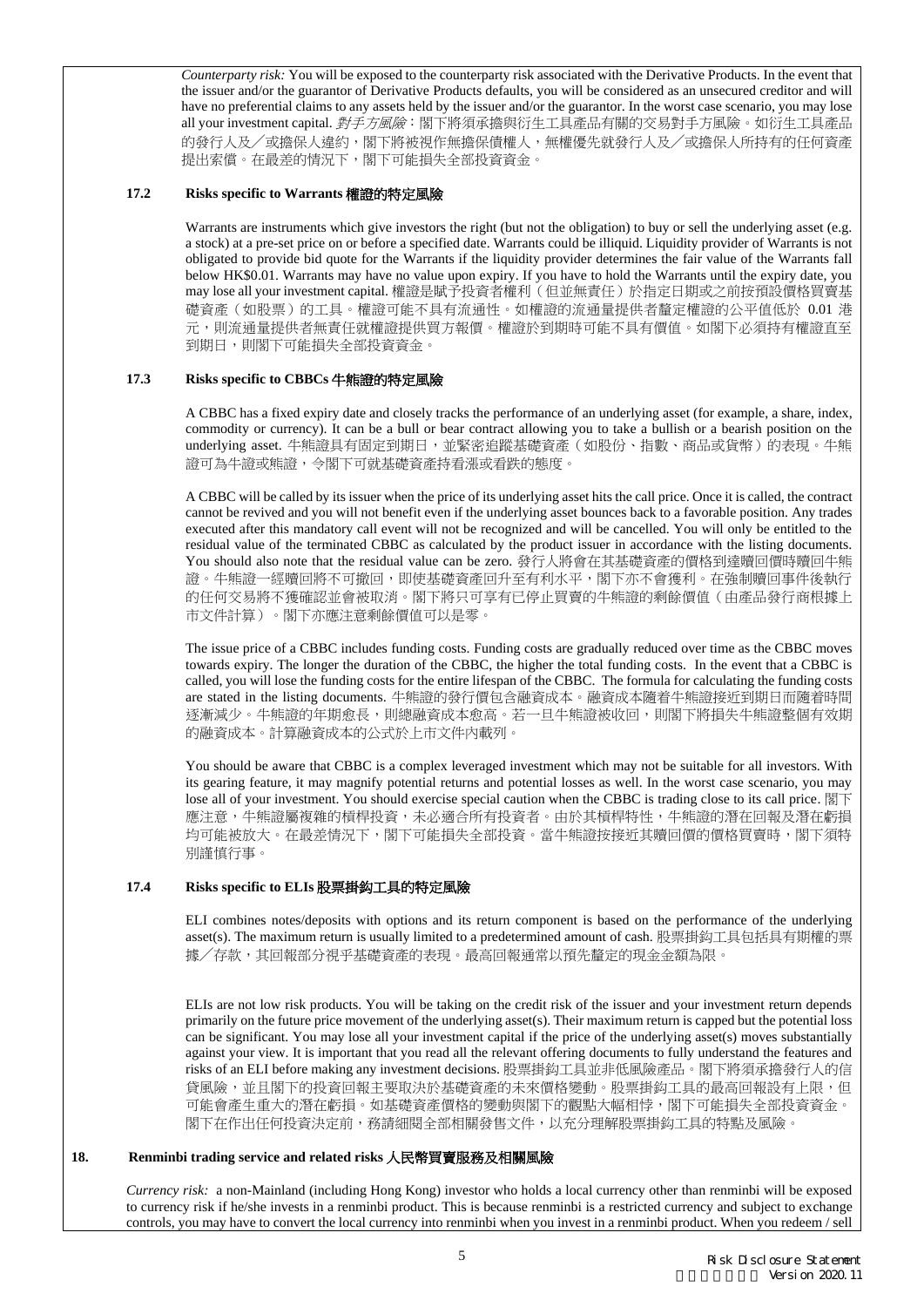your investment, you may also need to convert the renminbi received upon redemption / sale of your investment product into the local currency (even if redemptions / sale proceeds are paid in renminbi). During these processes, you will incur currency conversion costs and you will also be exposed to currency risk. In other words, even if the price of the renminbi product remains the same when you purchase it and when you redeem / sell it, you will still incur a loss when you convert the redemption / sale proceeds into local currency if renminbi has depreciated. Like any currency, the exchange rate of renminbi may rise or fall. Further, renminbi is subject to conversion restrictions and foreign exchange control mechanism 貨幣風險: 若投資者投資人民幣產品 但其屬非内地(包括香港)投資者,只持有人民幣以外的當地貨幣,則其將承受貨幣風險。因為人民幣是受限制的貨 幣,並受外匯管制,而當閣下投資人民幣產品時,閣下可能需要將當地貨幣兌換為人民幣。當閣下贖回/出售閣下的 投資時,閣下亦可能需要將贖回/出售閣下的投資產品收回的人民幣兌換為當地貨幣(即使贖回/出售的收益以人民 幣繳付)。在這些過程中,閣下將產生貨幣兌換費用並將承受貨幣風險。換言之,即使閣下購買人民幣產品與閣下將 其贖回/出售的價格維持不變,如果人民幣貶值,則當閣下將贖回/出售收益兌換為當地貨幣時,閣下仍將蒙受損 失。正如任何貨幣一樣,人民幣匯率可升可跌。此外,人民幣受兌換限制及外匯管制機制規限。

*Exchange rate risk and Daily Exchange Limit*: Renminbi is currently not freely convertible and is subject to exchange controls and restrictions, the exchange rate of renminbi may rise or fall. When investing in listed renminbi-denominated securities, you should ensure that you have sufficient RMB to settle your trades. There may be restriction of trading Renminbi outside Mainland China. In case you do not have sufficient Renminbi funding to subscribe RMB products, we may assist you to convert other currencies to Renminbi, subject to availability of RMB funds in Hong Kong SAR. We may also apply additional charges on such services 匯率 風險及每日兌換限額:人民幣目前不能自由兌換限制,並受外匯管制及限制規限,而人民幣的匯率可升可跌。在投資 以人民幣計價的上市證券時,閣下應確保閣下有足夠的人民幣支付相關買賣,而在中國內地以外買賣人民幣可能受到 限制。如閣下沒有足夠的人民幣資金認購人民幣產品,視乎香港特區的人民幣資金供應,本公司可協助閣下將其他貨 幣兌換為人民幣。本公司亦可能就有關服務收取額外的費用。

*Interest rate risks*: Central government has gradually liberalized the regulation of interest rates in recent years. Further liberalization may increase interest rate volatility. For Renminbi products which are, or may invest in, Renminbi debt instruments, such instruments are susceptible to interest rate fluctuations, which may adversely affect the return and performance of the Renminbi products. 利率風險: 中央政府近年已逐步放寬對利率的管制。進一步放寬可能增加利率的波動。就屬或可能投資於人民 幣債務工具的人民幣產品而言,該等工具易受利率波動影響,而這可能對人民幣產品的回報及表現構成不利影響。

*Liquidity risk*: Renminbi products are also subject to liquidity risk as Renminbi products are a new type of product and there may not be regular trading or an active secondary market. Therefore you may not be able to sell your investment in the product on a timely basis, or you may have to sell the product at a deep discount to its value. *流通量風險:* 人民幣產品亦承受流通量風險, 因為人民幣產品是一款新產品,而可能沒有經常買賣或活躍的第二市場。因此,閣下可能不能及時出售閣下在產品的 投資,或閣下可能需要以較其價值的大幅折讓價出售產品。

*Issuer / counterparty risk*: Renminbi products are subject to the credit and insolvency risks of their issuers. You should consider carefully the creditworthiness of the issuers before investing. Furthermore, as a Renminbi product may invest in derivative instruments, counterparty risk may also arise as the default by the derivative issuers may adversely affect the performance of the Renminbi products and result in substantial losses. 發行商/對手方風險:人民幣產品承受發行商的信貸及破產風險。在投 資前,閣下應仔細考慮發行*商*的信用可靠性。此外,由於人民幣產品可能投資於衍生工具,故可能產生對手方風險, 因為衍生工具發行商違約可能對人民幣產品的表現構成不利影響,並導致重大損失。

*Investment / market risk*: Like any investments, Renminbi products are subject to investment risk and may not be principal protected i.e. the assets that the products invest in or referenced to may fall as well as rise, resulting in gains or losses to the product. This means that you may suffer a loss even if Renminbi appreciates. 投資/市場風險:正如任何投資一樣,人民幣產品承受投資 風險,且可能並不保本(即產品投資或參考的資產可升可跌,導致產品有收益或損失)。這意味着,即使人民幣升 值,閣下也可能蒙受損失。

*Possibility of not receiving Renminbi upon redemption*: Even the product aims to deliver Renminbi, it may not be able to pay you in Renminbi if the product has to sell non-Renminbi-denominated investments to meet your redemption / sale request, and encounters conversion restriction when converting the proceeds in non-Renminbi currencies into Renminbi. On the other hand, even if the investments are denominated in Renminbi, there may not be sufficient Renminbi to satisfy the redemption / sale requests due to the repatriation or other controls on Renminbi. As a result, you may not receive Renminbi when you redeem / sell your investments. 在贖回時不能收取人民幣的可能性: 即使產品旨在以人民幣交付,但如產品需要出售非人民幣計價的投資 以應付閣下的贖回/出售要求,而在將非人民幣貨幣收益兌換為人民幣時遇到兌換限制,則其可能不能以人民幣向閣 下支付。另一方面,即使該等投資以人民幣計價,基於對人民幣的匯返或其他管制,可能沒有足夠的人民幣以應付贖 回/出售要求。因此,當閣下贖回/出售閣下的投資時,閣下可能不能收取人民幣。

*Underlying investments of a renminbi products may not be renminbi denominated*: For renminbi products that do not have access to an investment quota to invest directly in mainland China, their available choice of renminbi denominated investments outside mainland China is limited. The return of the renminbi products may therefore be adversely affected. Also, a renminbi products may have to invest in non-renminbi assets. In this case, the products will be subject to the renminbi exchange rate fluctuations and bid/offer spreads in selling its non-renminbi assets to meet redemption requests and other capital requirements (e.g. settling operating expenses). 人民幣產品的基礎投資可能並非以人民幣計價: 就沒有直接投資中國內地的投資額度的人民幣產品 而言,它們可在中國內地以外選擇的而以人民幣計價的投資有限。該等人民幣產品的回報因此可能受到不利影響。此 外,人民幣產品可能需要投資非人民幣資產。在此情況下,在出售其非人民幣資產以應付贖回要求及其他資本需求 (如支付營運開支)時,該等產品將承受人民幣匯率波動及買賣差價。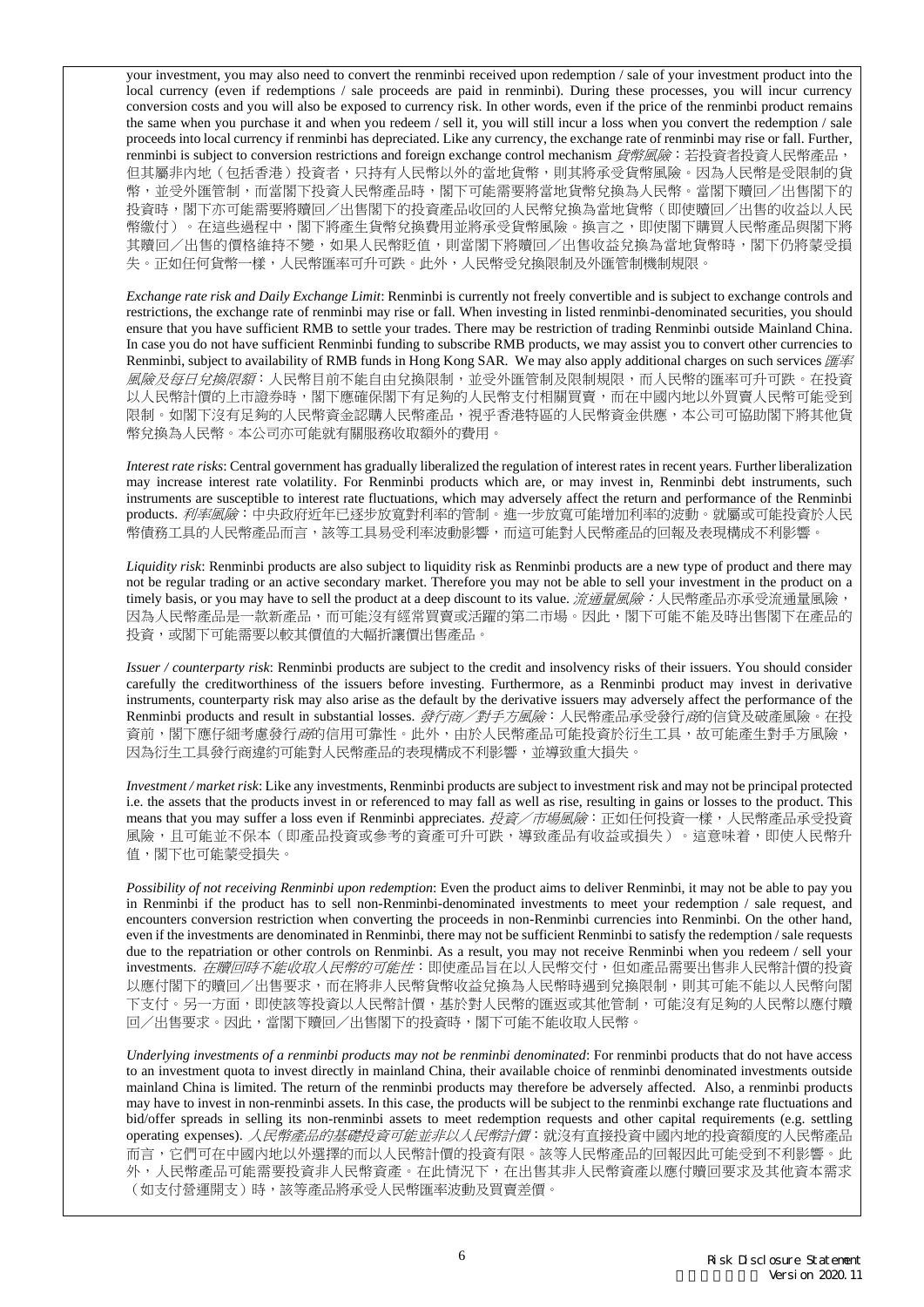*Projected returns which are not guaranteed*: For some Renminbi investment products, their return may not be guaranteed or may only be partly guaranteed. You should read carefully the statement of illustrative return attached to such products and in particular, the assumptions on which the illustrations are based, including, for example, any future bonus or dividend declaration. 不獲保證 的預期回報:某些人民幣投資產品的回報可能不獲保證或可能只有部分獲保證。閣下應仔細閱讀該等產品隨附的回報 說明文件,尤其是有關說明所依據的假設(包括(例如)日後的任何紅利或股息宣派)。

*Long term commitment to investment products*: For Renminbi products which involve a long period of investment, if you redeem your investment before the maturity date or during the lock-up period (if applicable), you may incur a significant loss of principal where the proceeds may be substantially lower than your invested amount. You may also suffer from early surrender / withdrawal fees and charges as well as the loss of returns (where applicable) as a result of redemption before the maturity date or during lockup period. 對投資產品的長期承擔: 就長投資期限的人民幣產品而言, 如閣下在到期日前或於禁售期期間(如適用)贖 回閣下的投資,則收益可能遠低於閣下的投資金額,而閣下可能蒙受重大的本金損失。閣下亦可能因在到期日前或於 禁售期期間贖回,而須承擔提早贖回/提取費用及收費以及回報上的損失(如適用)。

## **19. Risks specific to an exchange traded fund ("ETF")** 交易所買賣基金(「**ETF**」)的特定風險

ETF is a fund authorised by the Securities and Futures Commission (SFC) that is traded on an exchange. Its principal objective is to track, replicate or correspond to the performance of an underlying index. ETF 是一隻獲證券及期貨事務監察委員會(證監 會)認可,並在交易所買賣的基金。其主要目標為追蹤、複製或對應基礎指數的表現。

*Market risks*: An ETF is exposed to the economic, political, currency, legal and other risks of a specific sector or market related to the index and the market that it is tracking. 市場風險: ETF 須承受其追蹤的指數及市場相關的特定行業或市場的經濟、政 治、貨幣、法律及其他風險。

*Credit/Counterparty risk*: Synthetic ETFs typically invest in over-the-counter derivatives issued by counterparties. Such a synthetic ETF may suffer losses potentially equal to the full value of the derivatives issued by the counterparty upon its default  $f/(\bar{x})$ 對手風險:合成 ETF 一般投資於對手方發行的場外衍生工具。在對手方違約時,有關合成 ETF 可能蒙受可能相等於對 手方發行的衍生工具的全部價值的損失。

*Tracking error*: These include failure of the ETF's tracking strategy, the impact of fees and expenses, foreign exchange differences between the base currency or trading currency of an ETF and the currencies of the underlying investments, or corporate actions of the ETF's underlying securities. 追蹤誤差:這包括 ETF 的追蹤策略失效、費用及開支的影響、ETF 的基礎貨幣或買賣貨幣 與基礎投資的貨幣之間的外匯差額,或 ETF 的基礎證券的企業行動。

*Trading at a discount or premium to NAV*: Since the trading price of an ETF is typically determined by the supply and demand of the market, the ETF may trade at a price higher or lower than its NAV. Also, the reference index or market that an ETF tracks has restricted access, units in the ETF may not be created or redeemed freely and efficiently. 以資產淨值的折讓價或溢價買賣:由 於 ETF的買賣價一般視乎市場供求而定,ETF可按高於或低於其資產淨值的價格買賣。此外,ETF追蹤的參考指數或市 場設有進入限制,因此 ETF 的單位不可自由及有效率地增設及贖回。

*Liquidity risk*: Listing or trading on the Stock Exchange does not in and of itself guarantee that a liquid market exists for an ETF. 流通風險:ETF 在聯交所上市或買賣本身並不保證該 ETF 有流通的市場。

*Tax and other risks*: Like all investments, an ETF may be subject to tax imposed by the local authorities in the market related to the index that it tracks, emerging market risks and risks in relation to the change of policy of the reference market. 稅務及其他風 險:正如所有投資一樣,ETF 可能須繳付其追蹤的指數相關的市場的地方當局徵收的稅項,並承受新興市場風險以及與 參考市場的政策變動相關的風險。

*Derivatives transactions by an ETF:* An ETF may invest in stock index future contracts and other derivatives. Derivatives have a high degree of price variability and are subject to occasional rapid and substantial changes. Compared to conventional securities, derivatives can be more sensitive to changes in interest rates or to sudden fluctuations in market prices due to both the low margin deposits required, and the extremely high degree of leverage involved in derivative products. As a result, a relatively small price movement in the derivative product may result in immediate and substantial loss (or gain) to the ETF. An ETF's losses may be greater if it invests in derivatives than if it invests only in conventional securities. In addition, many derivatives are not traded on exchanges. As a result, an ETF that engages in transactions involving derivatives is subject to the risk of the inability or refusal to perform with respect to such contracts on the part of any counterparties with which that ETF trades and as such may also expose the ETF to additional liquidity risks. This risk is also affected by the fact that over-the-counter derivatives markets are generally not regulated by government authorities and participants in these markets are not required to make continuous markets in the contracts they trade. 透過 *ETF* 進行的衍生工具交易: ETF 可投資於股票指數期貨合約及其他衍生工具。衍生工具具有較 大的價格波動,偶爾會出現快速及重大的變動。與傳統證券相比,衍生工具對利率變動或市價的突然波動較為敏感, 這是因為所需的保證金較低,而衍生工具產品涉及極高的槓桿程度。因此,衍生工具產品輕微的價格變動可對 ETF 即 時造成重大損失(或收益)。如 ETF 投資於衍生工具,其損失可能大於僅投資於傳統證券。此外,許多衍生工具不在 交易所交易。因此,ETF 如包含涉及衍生工具的交易,須承受與 ETF 交易的對手方無法或拒絕執行有關合約的風險, 因此,ETF 亦可能承受額外的流通風險。場外交易衍生工具市場一般不收政府機構規管,該等市場的參與者無須就其所 買賣的合約持續造市,因此亦會對此風險造成影響。

### **20. Risks in relation to trading in US exchange-listed or over-the-counter securities or US derivative instruments** 與買賣美國 交易所上市或場外交易證券或美國衍生工具有關的風險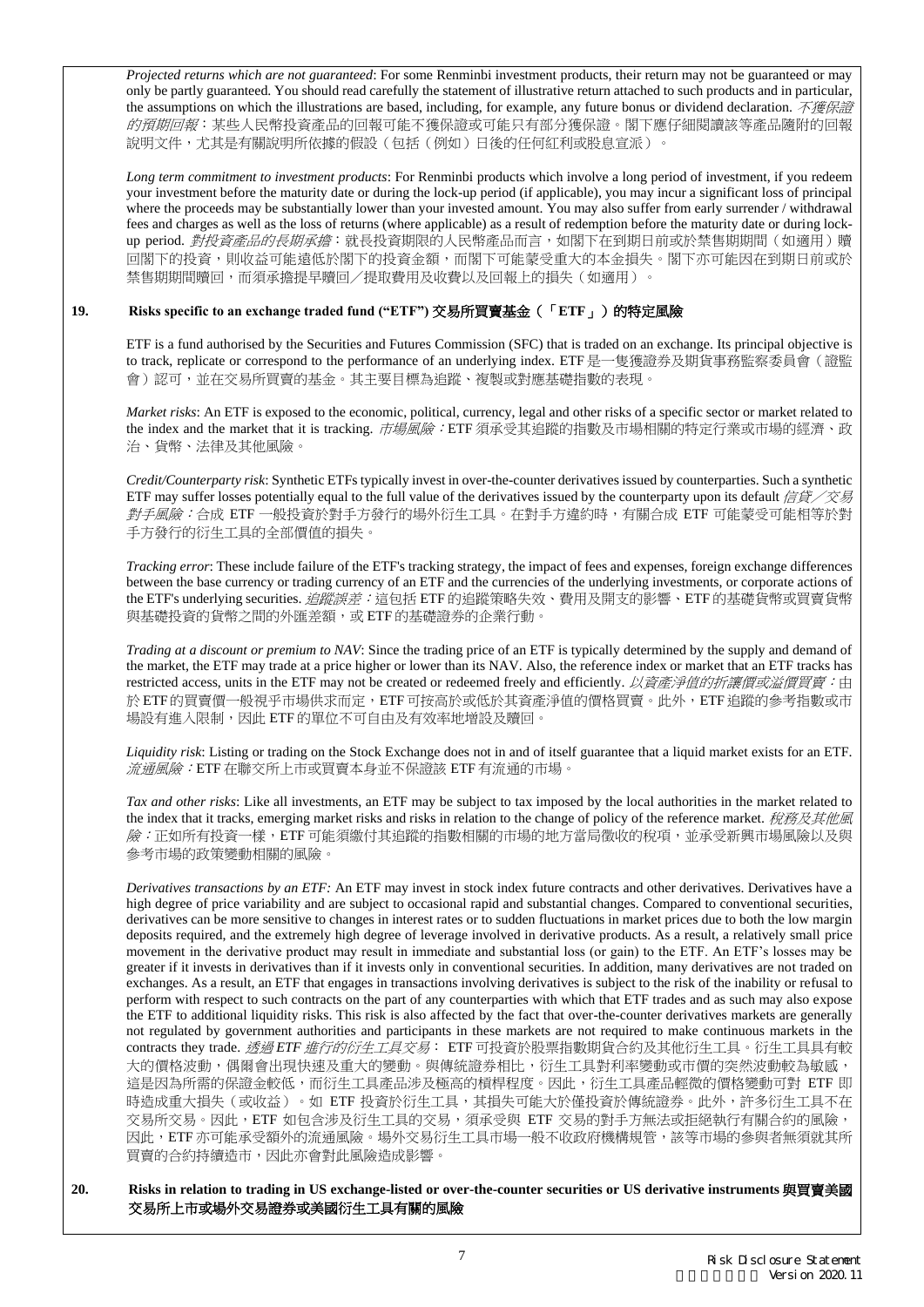Before you trade in any security or security-like instrument in markets governed by US law, you should understand the US rules that apply to such trading. US law is likely to apply to trading in US markets whether or not the law of your home country also applies. 閣下在受美國法律管轄的市場買賣任何證券或證券掛鈎工具前,應了解適用於有關買賣的美國規則。不論閣下 所屬國家的法律是否也適用,美國市場內的買賣一般會應用美國法律。

Many (but by no means all) stocks, bonds and options are listed and traded on US stock exchanges. NASDAQ, which used to be an over-the-counter market among dealers, has now also become a US exchange. For exchange-listed stocks, bonds and options, each exchange promulgates rules that supplement the rules of the US Securities & Exchange Commission ("SEC") for the protection of individuals and institutions trading in the securities listed on that exchange. 許多(但並非全部)股票、債券及期 權在美國證券交易所上市及買賣。曾經作為交易商之間的場外交易市場的納斯達克(NASDAQ)現已成為一間美國交 易所。就交易所上市股票、債券及期權而言,各交易所實施的規則補充美國證券交易委員會(「證交會」)規則,以 保障買賣於該交易所上市的證券的個人及機構的權益。

Over-the-counter trading among dealers can continue in exchange-listed instruments and in instruments that are not exchangelisted at all. For securities that are not listed on any exchange, trading can continue through the over-the-counter bulletin board ("OTCBB") or through the inter-dealer "pink sheets" that carry representative (not actual) dealer quotes. These facilities are outside of NASDAQ. 交易商之間的場外交易可以交易所上市工具及並無在交易所上市的工具繼續。就並無在任何交易所上市的 證券而言,買賣可以透過場外櫃檯交易系統(「OTCBB」)或交易商之間載有代理(非實際的)交易商報價的「粉紅 單」繼續。這些交易設施設置在納斯達克之外。

Options on securities are subject to SEC rules and the rules of any securities exchange on which the options are listed. Options on futures contracts or on commodities like wheat or gold are governed by rules of the US Commodity Futures Trading Commission ("CFTC"). There are also commercial options, like options on real estate, that are governed neither by SEC nor CFTC rules. 證券 期權受證交會及該期權上市的證券交易所的規則管轄。期貨合約或商品(如小麥或黃金)的期權受美國商品期貨交易 委員會(「CFTC」)的規則管轄。商業期權例如房地產期權則不受證交會或 CFTC 的規則限制。

Whether you are intending to trade in US exchange-listed securities, over-the-counter securities or derivative instruments like options or futures, you should understand the particular rules that govern the market in which you are intending to trade. An investment in any of these instruments can involve a high degree of risk, but, generally speaking, the absence of exchange listing requirements tends to increase the risk and the nature of markets in derivative instruments tends to increase the risk even further. 無論閣下意欲投資在美國交易所上市的證券、場外交易證券或衍生工具(如期權或期貨),閣下應瞭解監管擬進行交 易的市場的有關規則。投資於任何此等工具可能涉及較高風險,但一般而言,缺少交易所上市規定會引致風險增加, 而衍生工具市場的性質可能會使風險進一步增加。

Market makers of OTCBB are unable to use electronic means to interact with other dealers to execute trades. They must manually interact with the market, i.e. use standard phone lines to communicate with other dealers to execute trades. This may cause delays in the time it takes to interact with the market place. This, if coupled with the increase in trade volume, may lead to wide price fluctuation in OTCBB securities as well as lengthy delays in execution time. You should exercise extreme caution when placing market orders and fully understand the risks associated with trading in OTCBB. OTCBB 的莊家不能使用電子媒介與其他交易 商溝通以執行交易。彼等須以手動方式與市場溝通,即使通過標準電話線與其他交易商溝通以執行交易,亦可能會引 致與市場的溝通延遲。若與此同時交易量增加,可引致 OTCBB 的證券價格波幅擴大及嚴重延遲執行時間。閣下在市場 落盤時應加倍審慎,並完全了解有關 OTCBB 交易的風險。

Market data such as quotes, volume and market size may or may not be as up-to-date as expected with NASDAQ or listed securities. 報價、交易量及市場規模等市場資料可能或未必與對納斯達克或上市證券的預期般保持現況更新。

As there may be far fewer market makers participating in an OTC securities markets, the liquidity in that security may be significantly less than those in listed markets. As such, you may only receive a partial execution or the order may not be executed at all. Additionally, the price received on a market order may be significantly different from the price quoted at the time of order entry. When fewer shares of a given security are being traded, larger spreads between bid and ask prices and volatile swings in price may result. In some cases, the liquidation of a position in an OTC security may not be possible within a reasonable period of time. 因參與場外證券市場的莊家數目可能較少,該證券的流通量可能大幅較在市場上市證券的流通量低。因此,閣下 的指示可能只獲部分執行,甚至全部不獲執行。此外,市場落盤所收到的價格可能與輸入買賣盤時的報價有明顯的不 同。當某一證券的股份交易減少,可引致賣出/買入價的差距增加及造成價格波動。在某些情況下,未必能在合理時 間內為場外證券平倉。

Issuers of OTC securities have no duty to provide any information to investors, maintain registration with the Securities and Exchange Commission or provide regular reports to investors. 場外交易證券的發行人並無責任向投資者提供資料、與證券交 易委員會維持登記或向投資者提供定期報告。

## **21. Risks in relation to initial public offering ("IPO") shares** 與首次公開發售(「**IPO**」)股份有關的風險

*Over-subscribing to an IPO:* In some cases, IPO may be oversubscribed. The company may go through an allocation process to determine whether an investor will receive any shares and, if so, in what quantity. An investor may be tempted to subscribe for more shares than he intends to, if he thinks he will not receive the full amount in case of an over-subscription. However, if the IPO is not oversubscribed, the investor will receive all the quantity applied for and will incur the full cost. *IPO* 超額認購:IPO 有時 會出現超額認購的情況。有關公司可能需要設定配售股份過程,以揀選投資者及決定配售數量。投資者因擔心在超額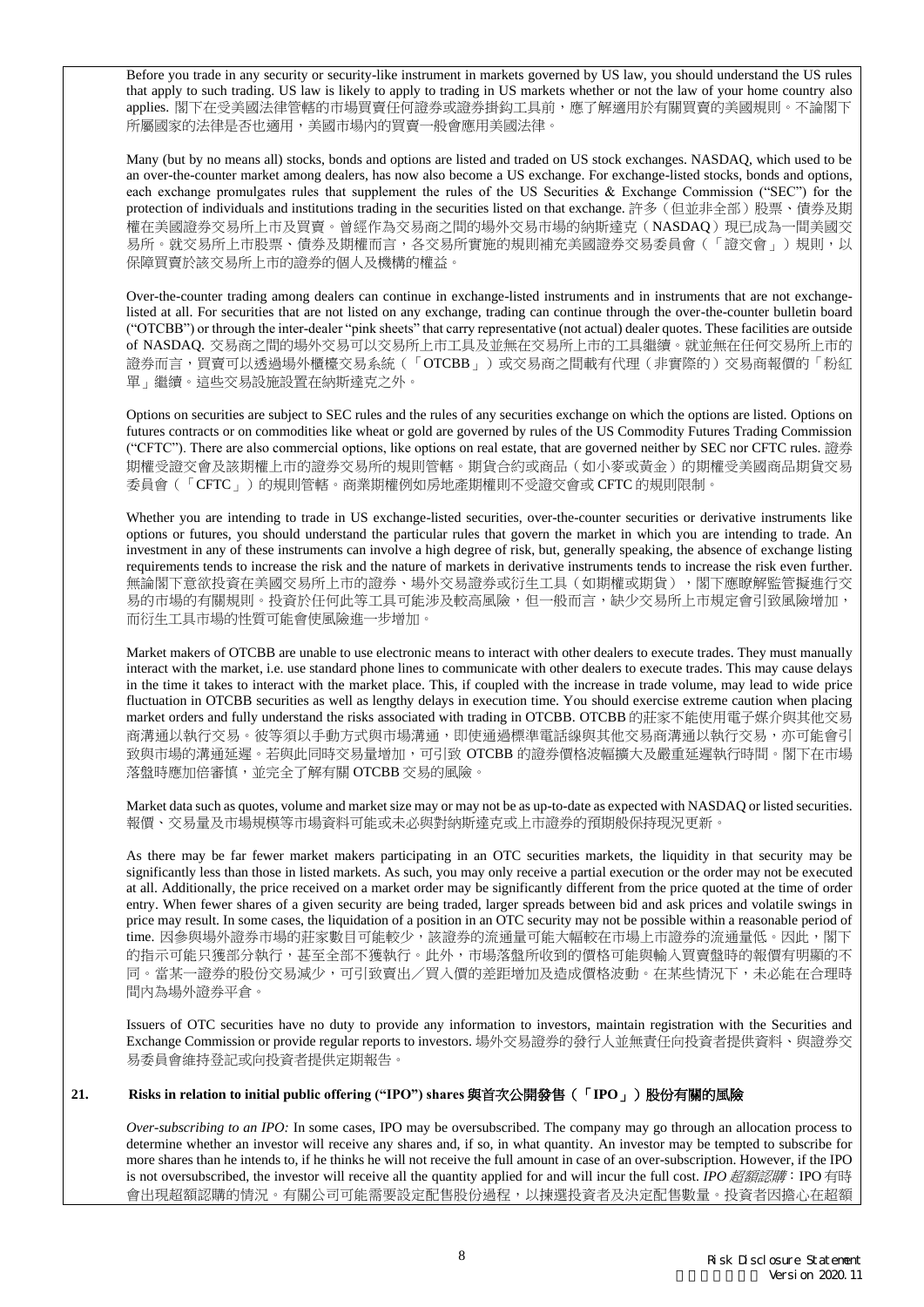認購的情況下未必能完全獲取其認購的數量,可能會認購多於自己的實際需要的股份數量。然而,如 IPO 未獲超額認 購,投資者將會獲得所有認購的數量,及需要繳付有關申請的全數費用。

*Market Risk:* There is a risk that the company's share price will drop below its initial IPO price, once the company's shares commence trading on the stock market. Share price will fluctuate over time. 市場風險:公司股份一旦開始在證券市場上買 賣,即存在公司股價低於 IPO 初始價格的風險。股價將隨時間波動。

*Company Risk*: It is vital to understand the company and business being invested in. Investors should study thoroughly the prospectus, financial report and even seek professional advice before making the investment decision. 公司風險: 了解所投資的 公司及其業務十分重要。投資者在作出投資決定前,應深入研究有關發行章程、財務報告,甚至應尋求專業意見。

## **22. Past performance** 過往表現

Historical performance is no guarantee for future performance. The historical performance of any investment strategy or portfolio, asset class, financial instrument, security, interest rate, currency, commodity, index or other underlying to which the redemption or return of a product is linked should not be taken as an indication or guarantee of future performance. 歷史表現並不能保證未來 表現。與某個產品的贖回或回報掛鈎的任何投資策略或組合、資產類別、金融工具、證券、利率、貨幣、商品、指數 或其他相關因素的歷史表現不應視作其未來表現的指示或擔保。

### **23. Sales and distribution restrictions** 銷售及分銷限制

Not all investment products offered by us are authorized for sale or available to investors in all jurisdictions or to all citizens of all countries. Sales restrictions will normally be set out in the relevant issuer documentation (term sheets, prospectus, offering circular, etc.) and should always be considered. 本公司提供的投資產品並非全部獲授權可出售或提供予位於所有司法管轄區的投資 者或所有國家的所有公民。銷售限制一般載於相關發行人文件(條款清單、發行章程、發行通函等),閣下不論作何 投資均應予以考慮。

### **24. Tax and other legal consequences** 稅務及其他法律後果

We do not provide any tax or legal advice for investment products or services. You shall be responsible for all tax obligations (including but not limited to filing, registration, disclosure and tax payment) incurred as a result of transactions conducted and investments held in the Account, including any resulting tax obligations upon redemption or liquidation of, and any income, dividends and entitlements derived from, investment instruments within the Account, or upon termination of the Account. If you have any questions on these topics, it should consult a tax specialist. 本公司不會就投資產品或服務提供任何稅務或法律意見。 所進行的交易及在賬戶內所持有的投資產生的所有稅務責任(包括但不限於備案、登記、披露及稅項付款)概由閣下 負責,包括賬戶內投資工具的贖回或平倉、其所產生的任何收入、派息及權利以及賬戶的終止所產生的稅務責任。閣 下如對此有任何疑問,應向稅務專家咨詢。

### **Appendix 1 – Stock Connect Risk Disclosure and other information** 附錄 **1 –** 互聯互通風險披露及其他資料

### **Unless otherwise defined, capitalised terms used in this Appendix 1 shall have the same meanings given to them in Terms of Business.** 除另行界定外,本附錄 **1** 界定的詞語具有業務條款賦予的相同涵義。

This Appendix describes some of the key risk factors concerning Stock Connect based on the our current understanding of the Applicable Requirements and the Mainland China stock market. We have not verified the accuracy of the Mainland China stock market requirements or rules. This Appendix is not exhaustive and does not disclose all the risks and other significant aspects of Northbound Trading. You should ensure that he understands the nature of Stock Connect and you should consider carefully (and consult your own advisers where necessary) whether trading in China Connect Securities is suitable for you in light of your circumstances. It is your decision to trade in China Connect Securities, but you should not trade in China Connect Securities unless you fully understand and are willing to assume the risks associated with Stock Connect. 本附錄載述有關互聯互通的一些主要風險因素,乃基於我們目前對適用規定及中國內地證券市場的認識。我 們並無核實中國內地證券市場規定或規則的準確性。本附錄並無盡列亦無披露有關北向交易的一切風險及其他重要部分。閣下 應確保其明白互聯互通的性質,並應仔細考慮(及於必要時諮詢閣下本身顧問意見)閣下目前的狀况是否適合買賣中華通證 券。客戶可自行決定是否買賣中華通證券,但除非客戶完全瞭解並願意承擔互聯互通涉及的風險,否則閣下不應買賣中華通證 券。

We do not represent that the information set out in this Appendix is up-to-date or complete, nor do we undertake to update it from time to time. For further information, please refer to the materials published on the HKEx website, the SFC website, the SSE website and/or the SZSE website applicable to Stock Connect from time to time and other relevant sources. If in doubt, you should seek professional advice. 我們概不就本附錄所載資料是否最新或完整而作出任何聲明,我們亦不承諾不時更新有關內容。如欲瞭解更多資料,請參閱香 港交易所網站、證監會網站、上交所網站及/或深交所網站不時發布有關互聯互通的材料及其他相關資料來源。如有疑問,客 戶應諮詢專業意見。

# **1. Pre-trade checking and enhanced pre-trade checking** 交易前檢查及優化交易前檢查規定

Under the Mainland China law, a China Connect Market Operator may reject a sell order if an investor does not have sufficient available China Connect Securities in its account. In respect of a sell order of China Connect Securities that is not an SPSA Order, SEHK will apply similar checking on all sell orders of Northbound Trading at the exchange participant level to ensure there is no overselling by any individual exchange participant ("Pre-Trade Checking"). Enhanced pre-trade checking applies in respect of an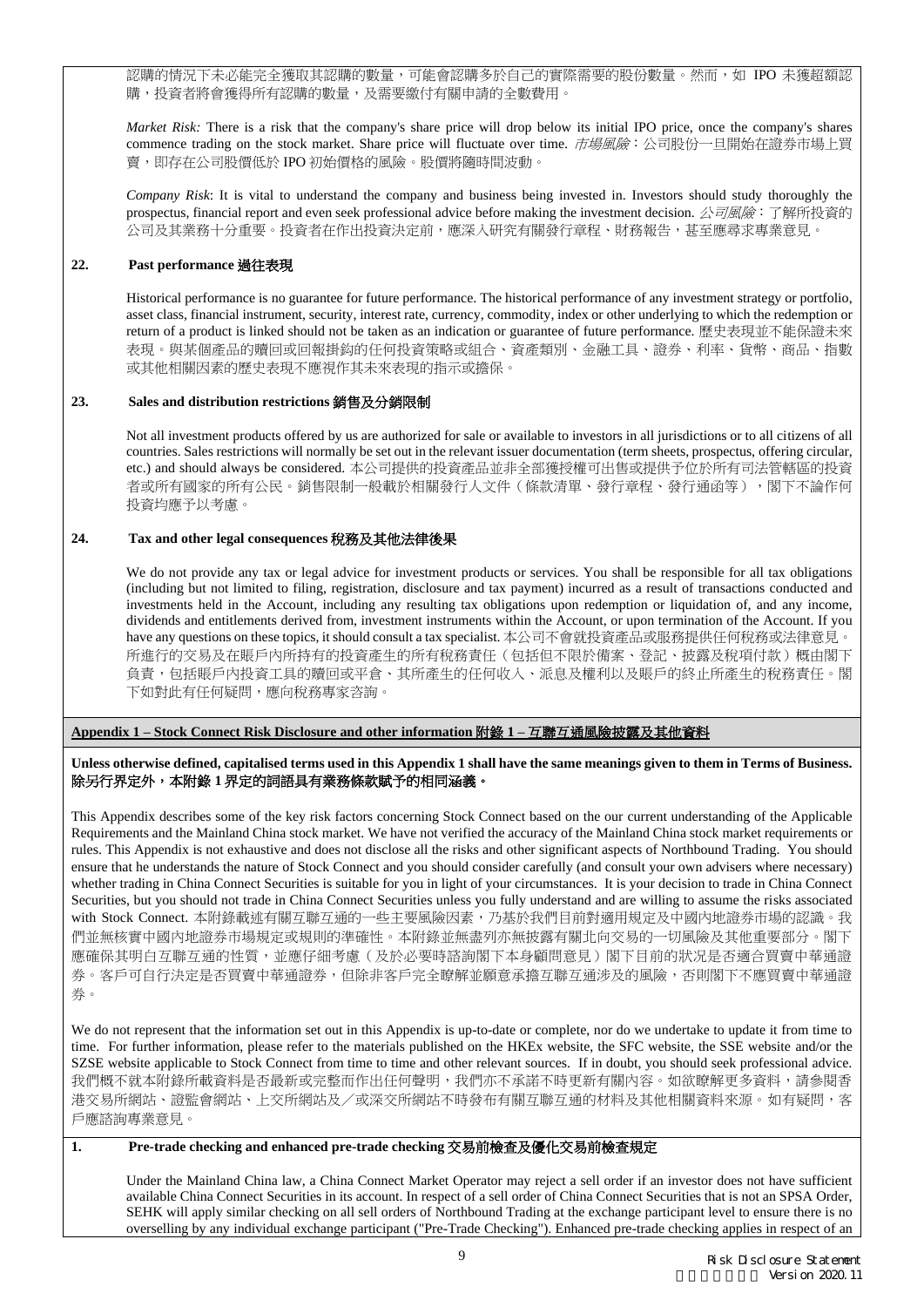SPSA Order ("Enhanced Pre-Trade Checking"). 根據中國內地法律規定,若投資者賬戶並無足夠的中華通證券,中華通市 場營運者可拒絕該投資者的賣盤,就有關非 SPSA 指示的中華通證券賣盤而言,聯交所將於交易所參與者層面對所有北 向交易賣盤實施類似的檢查,以確保任何個別的交易所參與者並無超售(「交易前檢查」)。優化交易前檢查適用於 SPSA 指示(「優化交易前檢查」)。

Accordingly, you may be unable to execute Northbound sell orders due to Pre-Trade Checking (in respect of sell order that is not an SPSA Order) or Enhanced Pre-Trade Checking (in respect of sell order that is an SPSA Order) related requirements. 因此, 閣 下可能會因交易前檢查(就非 SPSA 指示的賣盤而言)或優化交易前檢查(就 SPSA 指示的賣盤而言)的有關要求而未 能執行北向賣盤。

You may be unable to execute a sell order of China Connect Securities if: 倘出現如下事件,閣下未必能執行中華通證券的賣 盤:

- (a)(in respect of a sell order that is not an SPSA Order) there has been a delay or failure for whatever reason in the transfer of the relevant China Connect Securities to our designated clearing account(s); or (就非 SPSA 指示的賣盤而言)因任何理由有 關中華通證券延遲或無法轉交至我們的指定結算賬戶;或
- (b)(in respect of sell order that is an SPSA Order) we consider that you do not (by the commencement of trading on the Trading Day on which you wish to execute a sell order or any other cut-off time specified by us from time to time) hold sufficient available China Connect Securities in a relevant Special Segregated Account to cover a proposed SPSA Order; and/or the required number of China Connect Securities will not be delivered from the Special Segregated Account as required by us on a settlement day to fulfil an SPSA Order; or (就 SPSA 指示的賣盤而言)我們認為閣下並未(於閣下有意執行賣盤的 交易日交易開始前或我們不時指定的任何截止時間前)在有關特別獨立賬戶中持有足夠的中華通證券以備兌擬進行 的 SPSA 指示;及/或所需中華通證券數目將不會在結算日從我們要求的特別獨立賬戶中作出交付以履行 SPSA 指 示;或
- (c)if for any other reason we consider that there is or may be non-compliance with any Applicable Requirements. 我們以任何其 他理由認為出現或可能出現不符合任何適用規定的情況。

Any risk, loss or cost resulting from non-compliance or potential non-compliance with Pre-Trade Checking (in respect of sell order that is not an SPSA Order) or Enhanced Pre-Trade Checking (in respect of sell order that is an SPSA Order), and/or the relevant Applicable Requirements shall be borne by you. 因不符合或可能會不符合交易前檢查(就非 SPSA 指示的賣盤而言)或優 化交易前檢查(就 SPSA 指示的賣盤而言),及/或有關適用規定所造成的任何風險、虧損或成本須由閣下自行承擔。

**2. SPSA Orders – delivery versus payment SPSA** 指示 **–** 貨銀對付 Notwithstanding that a delivery versus payment mechanism may be offered by SEHK or CCASS for SPSA Orders, unless we agree to pre-fund, freely transferable funds may only be credited by the relevant clearing bank to your account with the custodian or settlement agent, as applicable, in accordance with the CCASS operations and procedures after the settlement day upon which the delivery obligations in respect of such SPSA Orders are required to be settled. Any risk, liability, loss, cost or expense resulting from this delay shall be borne by you. 雖然聯交所或中央結算系統可能會就 SPSA 指示而提供貨銀對付機制,惟除非我們同 意預繳款項,否則可自由轉讓的資金僅可根據中央結算系統的操作及程序在交收日後(即須履行有關該 SPSA 指示責任 的當日)由有關結算銀行通過託管商或交收代理存入閣下賬戶。此延遲所造成的任何風險、負債、虧損、成本或開支 將由閣下自行承擔。

### **3. Settlement arrangements** 交收安排

Northbound Trading follows the settlement cycle of A shares listed on the relevant China Connect Market. For settlement of China Connect Securities trades, ChinaClear will debit or credit the securities accounts of its participants (including HKSCC as clearing participant) on the Trading Day on which the order is made ("T day") free of payment. We may have settlement arrangements in place that are different from the ChinaClear settlement arrangements. Unless we agree to prefund, settlement of funds relating to such trading will be effected on the Trading Day following T day ("T+1 day"). 北向交易依循有關中華通市場的 A 股交收週 期。至於中華通證券買賣的交收,中國結算將於落盤的交易日(「**T** 日」)在其參與者(包括作為結算參與者的香港結 算)的證券戶口記入借項或貸項,而不涉及任何付款。我們採納的交收安排可能有別於中國結算的交收安排。除非我 們同意先行墊資,否則涉及有關交易的資金交收將於 T 日後的交易日(「**T+1** 日」)執行。

# **4. Quota on Northbound Trading** 北向交易額度

Relevant governmental or regulatory bodies may impose quotas on the trading of China Connect Securities from time to time depending on market conditions and readiness, the level of cross-boundary fund flows, stability of the markets and other factors and considerations. You should read the relevant details on such quota restrictions, including the quota limit, level of quota utilisation, balance of available quota and the applicable restrictions and arrangements published on the SEHK website from time to time to ensure you have the most updated information. 相關政府或監管機關或會因應市況及市場準備情況、跨境資金流 量、市場穩定性及其他因素和考量而不時對中華通證券的交易施加額度。客戶應細閱聯交所網站不時發佈有關該等額 度限制的相關詳情,包括額度限額、額度用量水平、額度可用餘額及適用限制和安排,以確保得悉最新資料。

Purchases of China Connect Securities through Stock Connect are currently subject to certain quota controls as detailed below. SEHK has absolute discretion to take all such actions, steps or measures as it considers necessary or appropriate to ensure or facilitate compliance with the relevant quota requirements or restrictions including, without limitation, the following: 透過互聯互 通購入中華通證券目前受下文所述的一些額度管制措施規限。聯交所可全權酌情採取其認為必要或適合的所有行動、 步驟或措施,以確保或促使有關方面遵守相關額度規定或限制,包括以下各項:

(a)restricting or rejecting buy orders for Northbound Trading; 限制或拒絕北向交易買盤;

suspending or restricting the access to or the use of all or any part of the trading services for Northbound Trading; and 暫 停或限制聯通或使用所有或部分北向交易服務;及

(c)amending the operational hours and related arrangements of Northbound Trading. 更改北向交易操作時段及相關安排。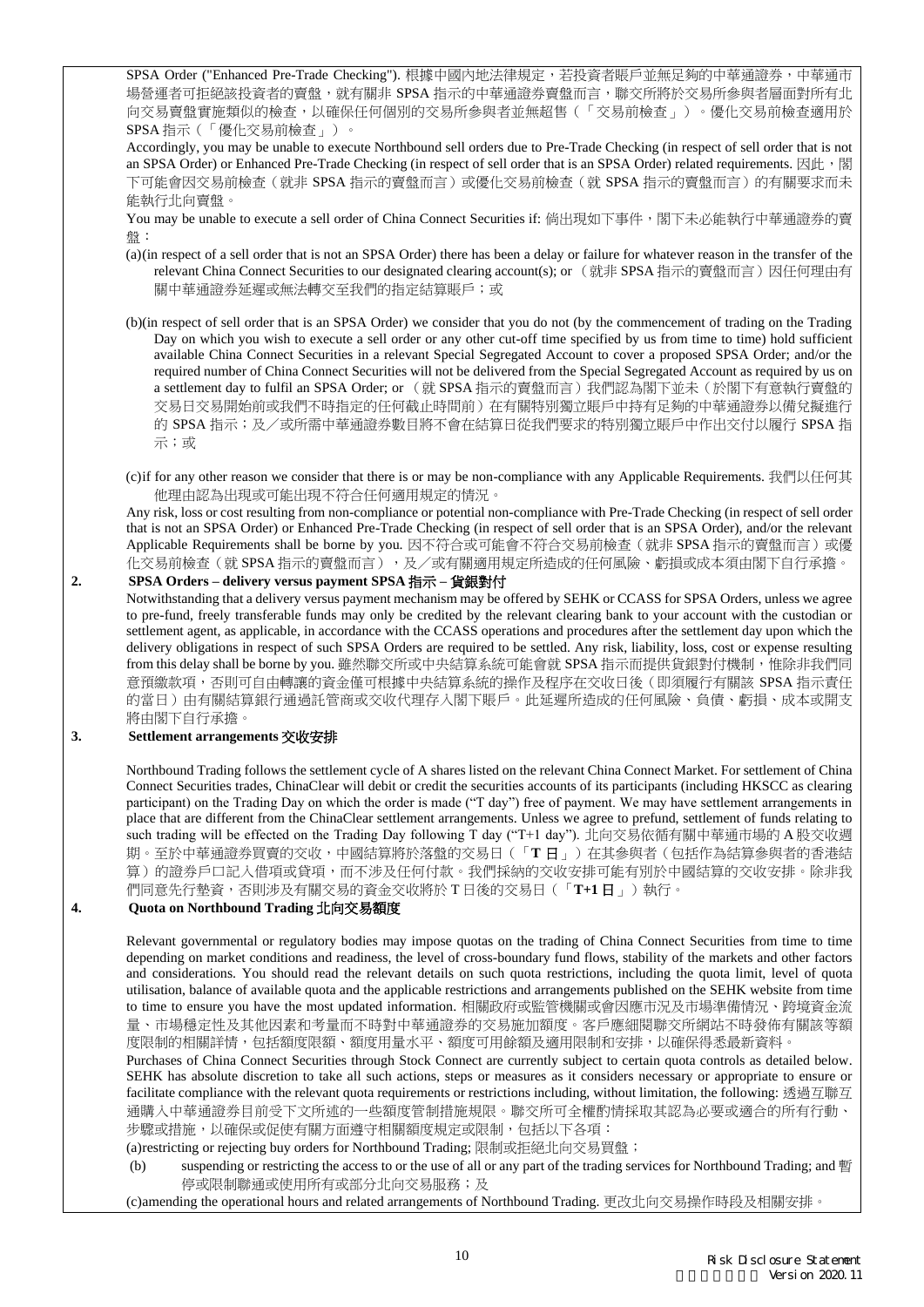As a result, there is no assurance that a buy order for Northbound Trading can be successfully placed through Stock Connect. The daily quota caps the net buy value of cross-boundary trades under Stock Connect on each Trading Day ("Daily Quota"). The Daily Quota may change from time to time without prior notice and you should refer to the HKEx website and other information published by HKEx for up-to-date information. 因此,概不保證任何北向交易買盤皆可透過互聯互通成功下達。每日額度則限制互聯 互通下各交易日跨境交易的最高買盤淨額(「每日額度」)。每日額度可未經事先通知而不時更改,客戶應參閱香港 交易所網站及香港交易所發佈的其他資料,以了解最新資料。

Under the Stock Connect Rules, investors may sell their China Connect Securities regardless of whether there is a breach of the Daily Quota. If there is a suspension of buying China Connect Securities through Northbound Trading as a result of a breach of the Daily Quota, we will be unable to carry out any buy orders and any Instruction to buy submitted but not yet executed will be rejected. Please note that buy orders already accepted will not be affected by the Daily Quota being used up and will remain on the order book of the relevant China Connect Market Operator unless otherwise cancelled by the relevant exchange participants. 根據 互聯互通規則,不論有否超出每日額度,投資者均可出售其中華通證券。如因超出每日額度以致透過北向交易買入中 華通證券的安排暫停,我們將不能執行任何買盤,而任何已遞交但尚未執行的買盤指示將拒絕受理。務請注意,已獲 接受的買盤不會因每日額度用盡而受影響,除非相關交易所參與者取消買盤,否則有關買盤將保持在有關中華通市場 營運者的掛盤冊內。

# **5. Restriction on day trading** 即日交易限制

Unless the SEHK otherwise determines, day (turnaround) trading is not permitted on the A share market in Mainland China. If you buy China Connect Securities on T day, you may only be able to sell such shares on or after T+1 day and as a result, you will be exposed to the market risk of holding such shares from T day to T+1 day. Due to the Pre-Trade Checking requirements, if you send to us Instructions to sell the China Connect Securities you bought on T day, we can only accept such Instructions on or after the applicable cut-off time (as notified to you by us from time to time) on T+1 day. 除非聯交所另行釐定,否則中國內地 A 股市場 不允許即日(回轉)交易。於 T 日買入中華通證券的客戶僅可於 T+1日或之後賣出有關股份。因此,客戶將承受由 T日 至 T+1日持有該等股份的市場風險。由於涉及交易前檢查規定,如客戶指示本公司沽售客戶於 T日買入的中華通證券, 我們僅接受於 T+1 日的適用截止時間(以我們不時通知客戶的時間為準)或之後作出的該等指示。

# **6. Trading methods and insider trading implications** 交易方法及內幕交易含義

Trading in China Connect Securities in Mainland China currently involves the use of fax machines for placing orders and orders must be transmitted by 7.30am (Mainland China time) on the morning of the desired trade. Information about your trade may be accessed and utilized by persons privy to the information to trade for their own benefit. Further, the trading arrangements may not be supported by technological checks and balances, resulting in a risk of human error and/or malfeasance. 買賣中國內地的中華 通證券須以傳真機落盤,有關買賣盤訂單必須於擬進行有關交易當日上午 7 時 30 分(中國內地時間)前傳送。閣下的 交易資料可由知情人士閱悉及使用,以為其本身利益進行買賣。此外,技術制衡未必能支援交易安排,因此可能產生 人為錯誤及/或失當行為風險。

### **7. Client errors** 客戶失誤

Neither Taiping nor any of Taiping Affiliates shall be liable for any loss, damage or expense or consequential loss, damage or expense suffered by you as a result of any trading based on your Instructions. We will not be able to unwind any trade, and you should take note of the settlement arrangements in respect of China Connect Securities under Stock Connect, including but not limited to quota restrictions which may affect the ability to mitigate the consequences of any error trades. 太平毋須對因依照閣 下指示進行任何交易以致閣下蒙受的任何損失、損害或開支或相應產生的損失、損害或開支負責。我們不可通過反向 操作沖抵任何交易。且客戶應注意互聯互通下中華通證券的交收安排,包括但不限於可能影響因補救任何錯誤交易的 指示能力的配額限制。

There is a general prohibition on off-exchange trading or transfers under the Stock Connect Rules, subject to certain exceptions (such as transfers effected to rectify error trades between an exchange participant and its clients in limited circumstances). Currently, there are no detailed rules or guidelines on permissible off-exchange transfers. In addition, SEHK may also suspend the right of a particular exchange participant to conduct non-trade transfers for error trade rectification if SEHK has reasonable cause to suspect or to believe that the exchange participant may abuse or may have abused such rectification arrangements or may have used such rectification arrangements to circumvent the prohibition against off-exchange trades or transfers. We are not obliged to effect any off-exchange transfer for rectification of error trades but has absolute discretion to determine whether to conduct such off-exchange transfer. Neither Taiping nor any of Taiping Affiliates is liable for any losses which may result directly or indirectly from any error trade or any refusal to conduct a transfer to rectify an error trade. 互聯互通規則全面禁止場外交易或過戶,惟若 干例外情况除外(例如在有限情况下交易所參與者與其客戶之間為修正錯誤交易而進行的過戶)。目前並無有關許可 場外過戶的詳盡規則或指引。此外,如聯交所有合理理由懷疑或相信個別交易所參與者可能濫用或曾經濫用修正安排 又或曾以修正安排迴避場外交易或過戶的禁令,聯交所亦可暫停該交易所參與者為修正錯誤交易進行非交易過戶的權 利。我們並無責任為修正錯誤交易進行任何場外過戶,但可全權酌情决定是否進行場外過戶。太平或任何太平關聯人 士概不對任何錯誤交易或因拒絕為修正錯誤交易進行過戶而可能直接或間接導致的任何損失負責。

### **8. Disclosure of interests** 權益披露

Under Mainland Chinese requirements, if you hold or control shares in a Mainland Chinese company which is listed on a Mainland Chinese stock exchange (a "Mainland Chinese Listco") up to a certain threshold as may be specified from time to time by a relevant Stock Connect Authority, you must disclose such interest within the period specified by the relevant Stock Connect Authority, and you must not buy or sell any such shares within the period specified by the relevant Stock Connect Authority. You must also disclose any substantial change in your holding as required by the relevant Stock Connect Authority. It is your responsibility to comply with any disclosure of interest rules from time to time imposed by the relevant Stock Connect Authorities and arrange for any relevant filings. 根據中國內地規定, 如閣下於一家在中國內地證券交易所上市的中國內地公司(「中國內地上市公 司」)所持有或控制的股份多達相關互聯互通主管當局可能不時指定的限額,閣下必須於相關互聯互通主管當局指定 的期間內披露有關權益,且閣下在相關互聯互通主管當局指定的期間內不得買賣任何有關股份。閣下亦須按照相關互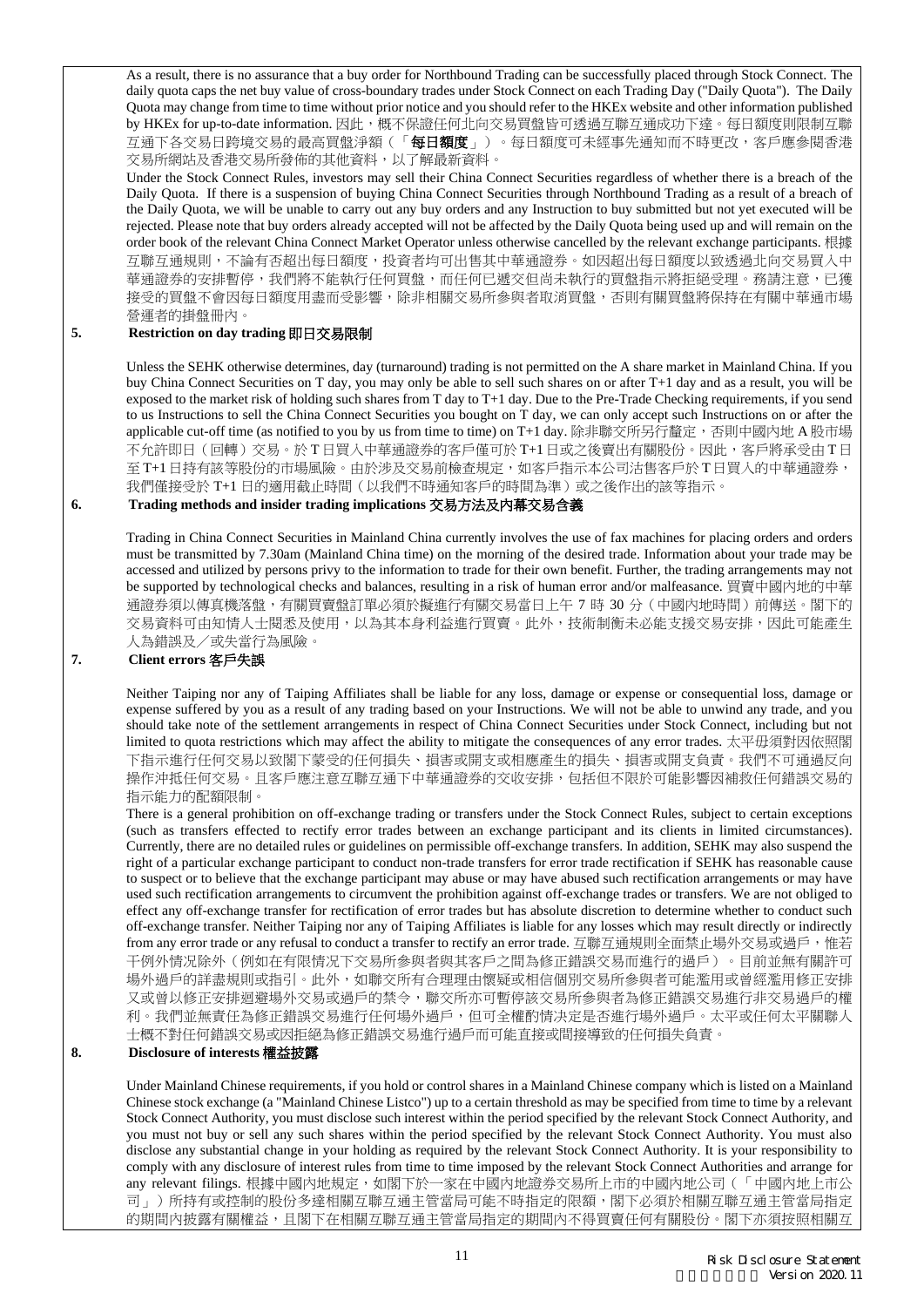聯互通主管當局的要求披露閣下持股的任何重大變動。閣下有責任遵守相關互聯互通主管當局不時施加的任何權益披 露規則,並安排作出相關申報。

## **9. Short swing profit rule** 短線交易獲利規定

Under Mainland Chinese requirements, the "short swing profit rule" requires a person to give up or return any profits made from purchases and sales in respect of China Connect Securities of a Mainland Chinese Listco if: (a) such person's shareholding in the Mainland Chinese Listco exceeds the threshold prescribed by the relevant Stock Connect Authority from time to time; and (b) the corresponding sale transaction occurs within the six months after a purchase transaction, or vice versa. You are responsible for complying with the Mainland Chinese's rules applicable to the "short swing profit rule". 根據中國內地規定,「短線交易獲利 規定」要求個別人士在以下情況放棄或返還其因買賣中國内地上市公司的中華通證券而賺取的任何利潤: (a) 該人士於 該中國内地上市公司的持股量超出相關互聯互通主管當局不時規定的臨界限額;及(b) 有關沽售交易於買入交易後六個 月內進行,反之亦然。閣下有責任遵守適用於「短線交易獲利規定」的中國內地規則。

### **10. Source of funding** 資金來源

Although Northbound Trading is designated for Hong Kong and overseas investors, it is unclear whether investors who are citizens of Mainland China or investors using funds sourced from Mainland China are able to enter into Northbound Trading via their offshore accounts. 雖然北向交易是為香港及海外投資者特設,但就作為中國內地公民的投資者或使用來自中國內地資金 的投資者能否透過其境外戶口參與北向交易存在不確定性。

# **11. Foreign ownership limits** 境外持股量限制

Under Mainland Chinese requirements, there is a limit as to how many shares a single foreign investor is permitted to hold in a single Mainland Chinese Listco, and also a limit as to the maximum combined holdings of all foreign investors in a single Mainland Chinese Listco. Such foreign ownership limits may be applied on an aggregate basis (i.e. across both domestically and overseas issued shares of the same listed company, whether the relevant holdings are through Northbound Trading, qualified foreign institutional investor/RMB qualified foreign institutional investor regime or other investment channels). Where the aggregated foreign ownership of a single Mainland Chinese Listco reaches a designated percentage, HKEx (or its relevant subsidiary) will suspend accepting any purchase order of the relevant China Connect Securities through Stock Connect until the percentage of foreign ownership of such Listco is reduced to a certain level. 根據中國內地規定,單一海外投資者僅可於單一中國上市內地 公司持有有限數目的股份,而所有海外投資者於單一中國內地上市公司合共持有的股份數目亦設有上限。該等境外持 股量限制按總額基準計算(即涵蓋同一上市公司的境內和境外已發行股份,不論有關持股是透過北向交易、合資格境 外機構投資者/人民幣合格境外機構投資者機制或其他投資途徑獲得)。如單一中國內地上市公司的合計境外持股量 觸及既定百分比,香港交易所(或其相關附屬公司)將暫停接受透過互聯互通對相關中華通證券提出的任何買盤指 示,直至該上市公司的境外持股量百分比減少至既定水平為止。

It is your responsibility to comply with all foreign ownership limits from time to time imposed by Applicable Requirements. You may also be required to report to the relevant authorities when a designated percentage of ownership is reached. If we become aware that you has breached (or reasonably believe that you may breach upon execution of further buy orders) any foreign ownership limits, or if we are so required by any Stock Connect Authority (including without limitation to, as a result of a forcedsale notice issued by a China Connect Market Operator), you authorise us to sell any China Connect Securities in order to ensure compliance with all Applicable Requirements. However, we are not obliged to do so and you should not rely on such action by us to ensure your compliance with any Applicable Requirements. 閣下有責任遵守適用規定不時施加的所有境外持股量限額。當 觸及既定擁有權百分比時,閣下亦可能須向相關主管當局作出申報。如我們得知閣下的持股量已超出(或有合理理由 相信當執行閣下的進一步買盤後閣下可能超出)任何境外持股量限額,或如任何互聯互通主管當局對我們有此要求 (包括但不限於因應中華通營運者發出的强制出售通知),閣下授權我們沽售任何中華通證券以確保符合所有適用規 定。然而,我們並無責任如此行事,且閣下不應依賴我們採取上述行動以確保閣下符合任何適用規定。

### **12. China Connect Securities eligible for Northbound Trading** 北向交易的合資格中華通證券

SEHK will include and exclude securities as China Connect Securities based on the prescribed criteria under the Stock Connect Rules. You will only be allowed to sell a China Connect Security and be restricted from further buying, if (i) the China Connect Security subsequently ceases to be a constituent stock of the relevant indices, (ii) the China Connect Security subsequently moves to the risk alert board, and/or (iii) the corresponding H share of the China Connect Security subsequently ceases to be traded on SEHK. 聯交所將根據互聯互通規則的既定準則於中華通證券名單納入及剔除證券。倘若(i) 某中華通證券其後不再構成 相關指數的成份股;及/或(ii) 某中華通證券其後被納入風險警示板;及/或(iii) 某中華通證券的相關 H 股其後不再於 聯交所買賣, 屆時閣下將僅可沽售該中華通證券,而不得進一步買入有關證券。

According to the Operator Listing Rules, if any China Connect Market-listed company is in the delisting process, or its operation is unstable due to financial or other reasons such that there is a risk of being delisted or exposing investors' interest to undue damage, the China Connect Market-listed company will be earmarked and traded on the risk alert board. Any change to the risk alert board may occur without prior notice. For details concerning the risk alert board, please refer to the Operator Listing Rules and the provisional trading arrangement on the risk alert board of China Connect Market Operator. 根據營運者上市規則,如任 何中華通市場上市公司進入除牌程序,或其業務因財務或其他緣故而變得不穩定,以致有被除牌的風險或可能過分損 害投資者權益,該中華通市場上市公司將被劃入風險警示板內,並將於風險警示板交易。風險警示板可未經事先通知 而不時更改。有關風險警示板的詳情,請參閱營運者上市規則及中華通市場營運者風險警示板的股票交易暫行辦法。

#### **13. No off-exchange transfers** 禁止場外過戶

Taiping and Taiping Affiliates may not provide any off-exchange services relating to the transfer in any China Connect Securities otherwise than through the Stock Connect, unless otherwise provided by a Stock Connect Authority (such as post-trade allocation of shares by a fund manager across the funds and/or sub-funds it manages, stock borrowing and lending of China Connect Securities which are eligible for covered short selling and with a tenor of no more than one month and any other situations specified by the China Connect Market Operator and ChinaClear). 太平不得就互聯互通下的任何中華通證券過戶提供任何場外服務,惟互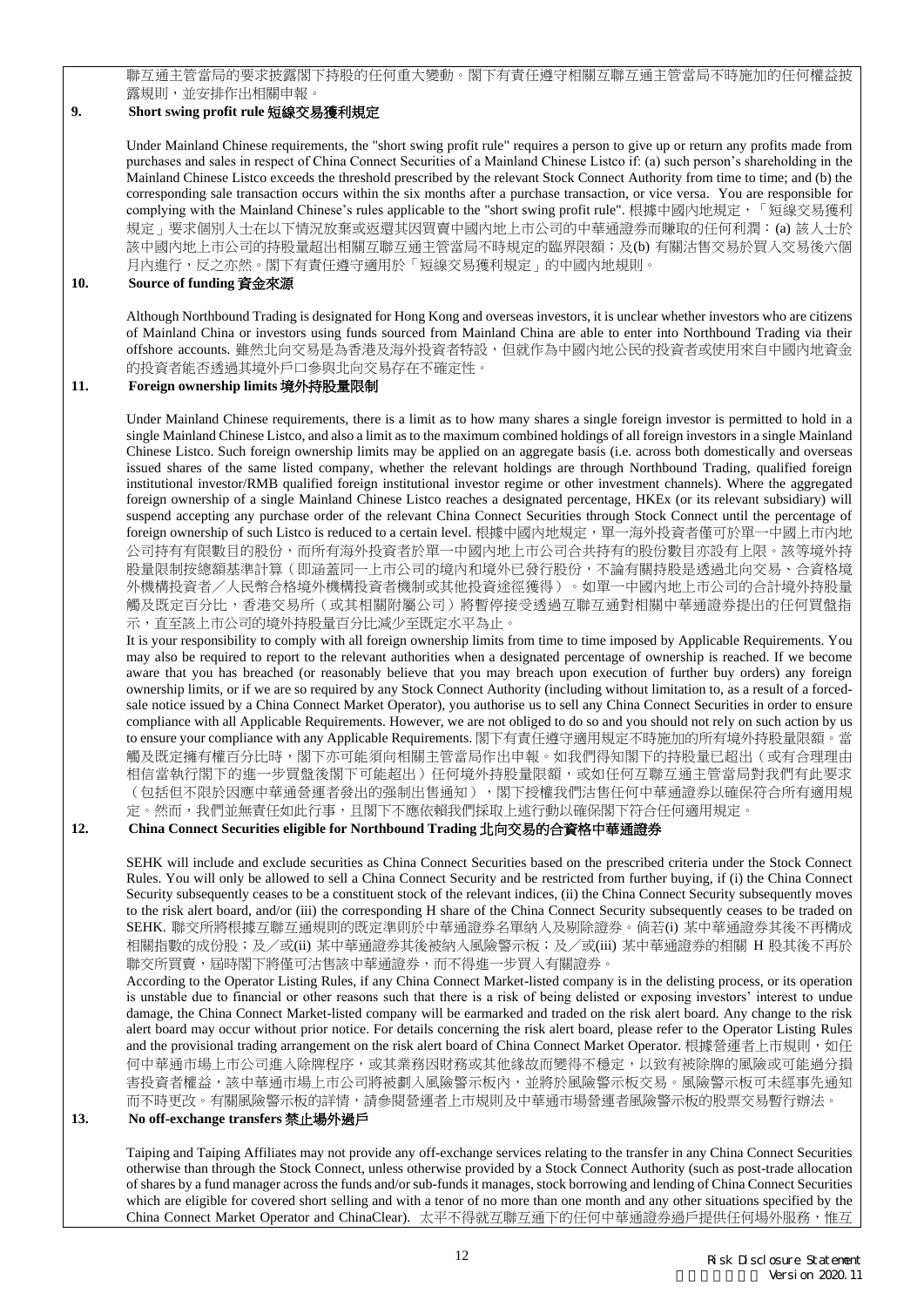聯互通主管當局另行訂明的情况(例如基金經理在其管理的基金及/或子基金之間進行交易後股份分配、就合資格進 行備兌賣空的中華通證券進行為期不超過一個月的證券借貸,以及中華通營運者與中國結算訂明的任何其他情况)除 外。

### **14. Offshore RMB exchange rate risks** 離岸人民幣匯率風險

Similar to other foreign currencies, the exchange rate of Offshore RMB may rise or fall. There is no guarantee that RMB will not depreciate. The exchange rate of Offshore RMB will be affected by, amongst other things, foreign exchange control imposed by the Mainland Chinese central government from time to time (for example, there are currently restrictions on the conversion of RMB into other currencies). The exchange rate of Offshore RMB may fluctuate as a result of market conditions and economic factors. 一如其他外幣,離岸人民幣匯率可升亦可跌。無法保證人民幣不會貶值。離岸人民幣匯率受多項因素影響,其 中包括中國中央政府不時施加的外匯管制措施(例如人民幣兌換為其他貨幣目前存在限制)。離岸人民幣匯率可能因 市況及經濟因素而波動。

In addition, RMB is currently subject to foreign exchange control and restrictions by the Mainland China central government. There is currently a limited pool of RMB outside Mainland China. Should the Mainland China central government tighten its foreign exchange control over the cross-border movements between onshore RMB and Offshore RMB, the liquidity in RMB is likely to be adversely affected. 此外,人民幣目前受中國內地中央政府外匯管制措施及限制所規限。中國內地以外地區的人民幣資 金池規模有限。如中國內地中央政府收緊其在岸人民幣與離岸人民幣跨境流動的外匯管制力度,很可能對人民幣流動 性産生負面影響。

If RMB is not you home currency, you may have to convert your home currency into RMB when investing in China Connect Securities and vice versa for any payments in RMB from transactions under the China Connect Securities. You will be incurring currency conversion costs (being the spread between buying and selling of Offshore RMB) and subject to exchange rate fluctuation risks in any such currency conversion, which may adversely affect the market value of China Connect Securities. 如人民幣並非 閣下的本土貨幣,當投資中華通證券時閣下或需將閣下的本土貨幣兌換為人民幣(反之亦然),以支付中華通證券交 易的任何人民幣款項。閣下將就此招致貨幣匯兌成本(即買賣離岸人民幣之間的差價),並須承擔任何上述貨幣轉換 涉及的匯率波動風險,以致對其中華通證券的市場價值構成負面影響。

### **15. Placing orders** 落盤

We only accept orders for Northbound Trading that comply with the Applicable Requirements. Currently, only limit orders with a specified price are allowed for China Connect Securities pursuant to the Applicable Requirements, whereby buy orders may be executed at or lower than the specified price and sell orders may be executed at or higher than the specified price. Market orders will not be accepted. 我們僅接受符合適用規定的北向交易訂單。根據適用規定,現階段只接受中華通證券按指定價格作 出的限價盤,即買盤只可按指定價格或較低價格執行,而賣盤只可按指定價格或較高價格執行。市價盤將不予接納。

## **16. Price limits for China Connect Securities** 中華通證券的價格限制

China Connect Securities are subject to a general price limit of  $\pm 10\%$  based on the previous Trading Day's closing price (and  $\pm 5\%$ ) for stocks under risk alert). The price limit may be changed from time to time. All orders in respect of China Connect Securities must be within the price limit. Any orders with a price beyond the price limit are rejected by the relevant China Connect Market Operator. 中華通證券涉及的一般價格限制為上一個交易日收市價的±10%(風險警示板股票則為±5%)。價格限制可不時 更改。有關中華通證券的所有買賣盤均不得超出價格限制範圍。

### **17. Dynamic price check** 動態價格檢查

To prevent mischievous behaviour towards the use of the Daily Quota, SEHK has put in place a dynamic price checking for buy orders. Buy orders with input prices lower than the current best bid (or the last traded price in the absence of current best bid, or the previous closing price in the absence of both current best bid and last traded price) beyond a prescribed percentage will be rejected. 為免出現使用每日額度的不當行為,聯交所已對買盤設置動態價格檢查。輸入價格低於現行最佳買盤價(倘無 現行最佳買盤價則取最後成交價,或倘無現行最佳買盤價及最後成交價則取前收市價)指定百分比的買盤將不予受 理。

During the opening call auction session, the current bid (or the previous closing price in the absence of the current bid) will be used for checking. During the closing call auction of SZSE, the current bid (or last traded price in the absence of the current bid) will be used for checking. Dynamic price checking will be applied throughout each Trading Day, from the 5-minute input period before the start of an opening call auction session until market close of the China Connect Market. SEHK has set the dynamic price checking at 3% during the initial phase of Stock Connect. Such price checking percentage may be adjusted from time to time subject to market conditions. 於開市集合競價時段,現行買盤價(倘無現行買盤價則取前收市價)將用作價格檢查。於深 交所的收市集合競價時段,現行買盤價(倘無現行買盤價則取最後交易價)將用作價格檢查。動態價格檢查將於各交 易日由開市集合競價時段開始前的 5 分鐘落盤時段直至中華通市場收市為止持續適用。聯交所將互聯互通初期階段的動 態價格檢查定為 3%。該價格檢查百分比可視乎市況不時予以調整。

### **18. Restrictions on selling China Connect Securities** 中華通證券的沽售限制

Investors are prohibited from using China Connect Securities purchased through Stock Connect to settle any sell orders placed through channels other than Stock Connect. Accordingly, there may be a limited market and/or lower liquidity for China Connect Securities purchased through Stock Connect (as compared to the same shares purchased through other channels). 有關規例禁止 投資者以透過互聯互通購入的中華通證券結算其以互聯互通以外途徑提交的任何賣盤。因此,透過互聯互通購入的中 華通證券(相對於透過其他途徑購入的同類股份)可能涉及有限市場及/或較低流通量。

In addition, there are restrictions on any entitlement security received by you in respect of China Connect Securities. If such entitlement securities are in the form of Special China Connect Securities, they are only eligible for sale through Stock Connect (i.e. they cannot be purchased by other parties through Stock Connect). If such entitlement securities are not in the form of Special China Connect Securities, they are not eligible for trading through Stock Connect (i.e. they are only available for trading in the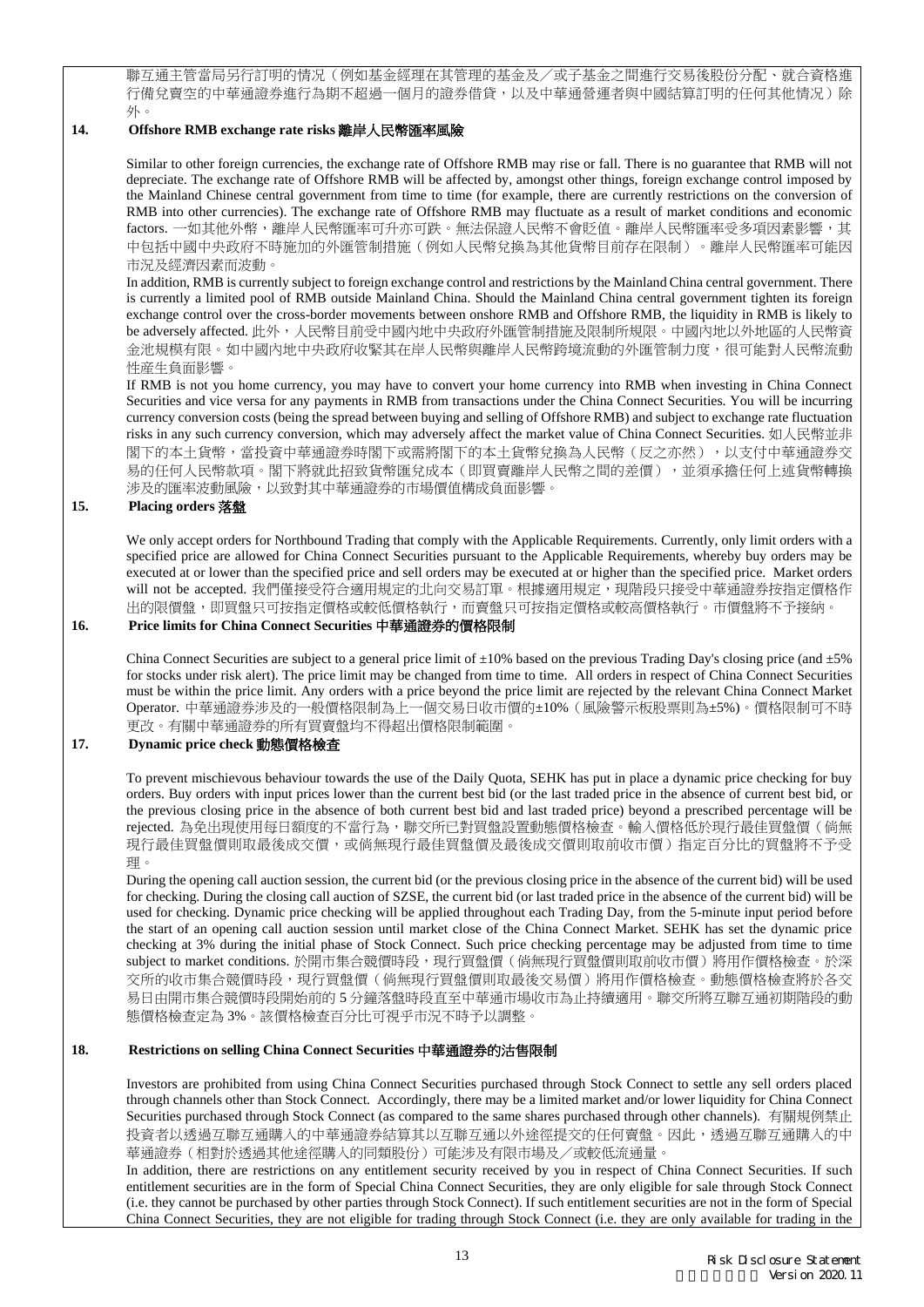relevant stock market in Mainland China). Accordingly, there is a risk of low (or no) liquidity for such shares received by way of entitlement. 此外,閣下就中華通證券收取的任何權益證券均設有限制。如權益證券是以特別中華通證券形式分派,則僅 合資格透過互聯互通沽售(即其他方不可透過互聯互通購入該等股份)。如權益證券並非以特別中華通證券形式分 派,則不合資格透過互聯互通買賣(即該等股份僅可於中國內地的相關股票市場買賣)。因此,以權益證券形式收取 股份存在低(甚至零)流通量的風險。

If China Connect Securities involve odd lots, they cannot be purchased through Stock Connect. A sale of China Connect Securities involving odd lots is allowed if the sale order of such China Connect securities relates to the sale of all, but not part, of the odd lots held in respect of such China Connect Securities. It is common that a board lot buy order may be matched with different odd lot sell orders, resulting in odd lot trades. Accordingly, there may be a limited market and/or lower liquidity for China Connect Securities involving odd lots purchased through Stock Connect. 涉及碎股的中華通證券一概不得透過互聯互通購入。涉及碎 股的中華通證券賣盤僅於該中華通證券賣盤涉及沽售該中華通證券的全部而非部分碎股的情況下才會受理。整手買盤 常與不同碎股賣盤配對以致出現碎股買賣。因此,透過互聯互通購入涉及碎股的中華通證券可能市場有限及/或流通 量較低。

### **19. Trading costs** 交易成本

In addition to paying trading fees and stamp duties in connection with trading of A Shares, when you carry out Northbound trading via China Connect you should also take note of any new portfolio fees, dividend tax and tax concerned with income arising from stock transfers which would be determined by the relevant authorities. 除就 A 股買賣支付交易費用及印花稅外,當閣下透過 中華通進行北向交易時,閣下亦應注意有關機構所釐定的任何新投資組合費用、股息稅及股份過戶所產生收入的相關 稅項。

### **20. Taxation** 稅收

China Connect Securities traded under Stock Connect currently enjoy a temporary exemption from Mainland Chinese capital gain tax and Mainland Chinese business tax. It is uncertain when such exemptions will expire and whether other Mainland Chinese Taxes will be applicable to trading of China Connect Securities under Stock Connect. Dividends derived from China Connect Securities are subject to Mainland Chinese withholding tax. Mainland Chinese stamp duty is also payable for transactions in China Connect Securities under Stock Connect. You are fully responsible for any Taxes in respect of China Connect Securities, and agrees to indemnify us on demand from and against all Taxes which we may incur or be subject to in connection with any China Connect Securities which you hold, trade or otherwise deal in. Neither Taiping nor any of Taiping Affiliates assumes any responsibility for advising on or handling any tax issues, liabilities and/or obligations in connection with Stock Connect, and neither the Company nor any of its Group Company will provide any service or assistance in this regard. Prior to investing in China Connect Securities, you are strongly urged to consult your own tax advisers with respect to the possible tax consequences to him of such investment since such tax consequences may differ in respect of different investors. 在互聯互通下買賣中華通證券目前暫獲豁免中國內地 資本增值稅和中國內地營業稅。現時不確定這些豁免將於何時結束,以及中國內地其他稅項日後會否適用於買賣互聯 互通下的中華通證券。就中華通證券收取的股息均須繳納中國內地預扣稅。此外,互聯互通下的中華通證券交易亦須 繳付中國內地印花稅。閣下須對中華通證券涉及的任何稅項負全責,並同意應我們要求就我們因閣下持有、買賣或處 理的任何中華通證券而可能產生或被徵收的一切稅項對我們作出彌償。太平或太平任何關聯人士概不就建議或處理關 於互聯互通的任何稅務問題、法律責任和/或義務承擔任何責任,此外本公司或其任何集團公司亦不會提供這方面的 任何服務或援助。投資中華通證券前,閣下應就交易可能對其產生的稅務影響徵詢閣下本身的稅務顧問,因為實際產 生的稅務影響將因應各投資者的個別情況而有不同。

### **21. Hong Kong Client Securities Rules** 香港客戶證券規則

As a general rule, investors participating in Northbound Trading do not enjoy the full protection afforded under the Securities and Futures Ordinance and its related subsidiary legislation. In particular, as the China Connect Securities traded through Stock Connect are not listed or traded on SEHK, you will not have protection under the Client Securities Rules, unless otherwise specified by the SFC or any other relevant Stock Connect Authority. 作為一般規則,參與北向交易的投資者不會享有《證券及期貨條例》 及其相關附屬法例賦予的全面保障。尤其是,由於透過互聯互通買賣的中華通證券並非於聯交所上市或買賣,故除非 證監會或任何其他相關互聯互通主管當局另行訂明,否則客戶將不受《客戶證券規則》保障。

### **22. Investor Compensation Fund** 投資者賠償基金

Trading in China Connect Securities does not enjoy the protections afforded by the Investor Compensation Fund established under the Securities and Futures Ordinance. Accordingly, unlike the trading of SEHK-listed securities, you will not be covered by the Investor Compensation Fund in respect of any loss he may sustain by reason of a default by any SFC licensed or registered person. 買賣中華通證券並不享有根據《證券及期貨條例》設立的投資者賠償基金的保障。因此,有別於買賣聯交所上市證 券,客戶因任何證監會持牌人或註冊人違約而蒙受的任何虧損,將不受投資者賠償基金保障。

# **23. Ownership of China Connect Securities** 中華通證券擁有權

China Connect Securities are uncertificated and are held by HKSCC for its account holders. Physical deposit and withdrawal of China Connect Securities are not available under the Northbound Trading. 中華通證券並無證書,僅由香港結算為其戶口持有 人持有。投資者不會就其北向交易獲提供中華通證券的實物存入及提取服務。

Under current Mainland China regulations, China Connect Securities will be recorded in a nominee account opened by HKSCC with ChinaClear and your title or interests in, and entitlements to, China Connect Securities (whether legal, equitable or otherwise) will be subject to Applicable Requirements, including laws relating to any disclosure of interest requirement or foreign shareholding restriction. This is a complicated area of law and you should seek independent professional advice. 根據現行中國內地法規,中 華通證券將記錄在由香港結算向中國結算開立的代名人賬戶中,而閣下於中華通證券持有的所有權或權益及權利(無 論法律上、衡平法上或其他方面)將受適用規定規限,包括涉及任何權益披露規定或海外持股量限制的法律。這方面 所涉及的法律繁複.客戶應諮詢獨立專業意見。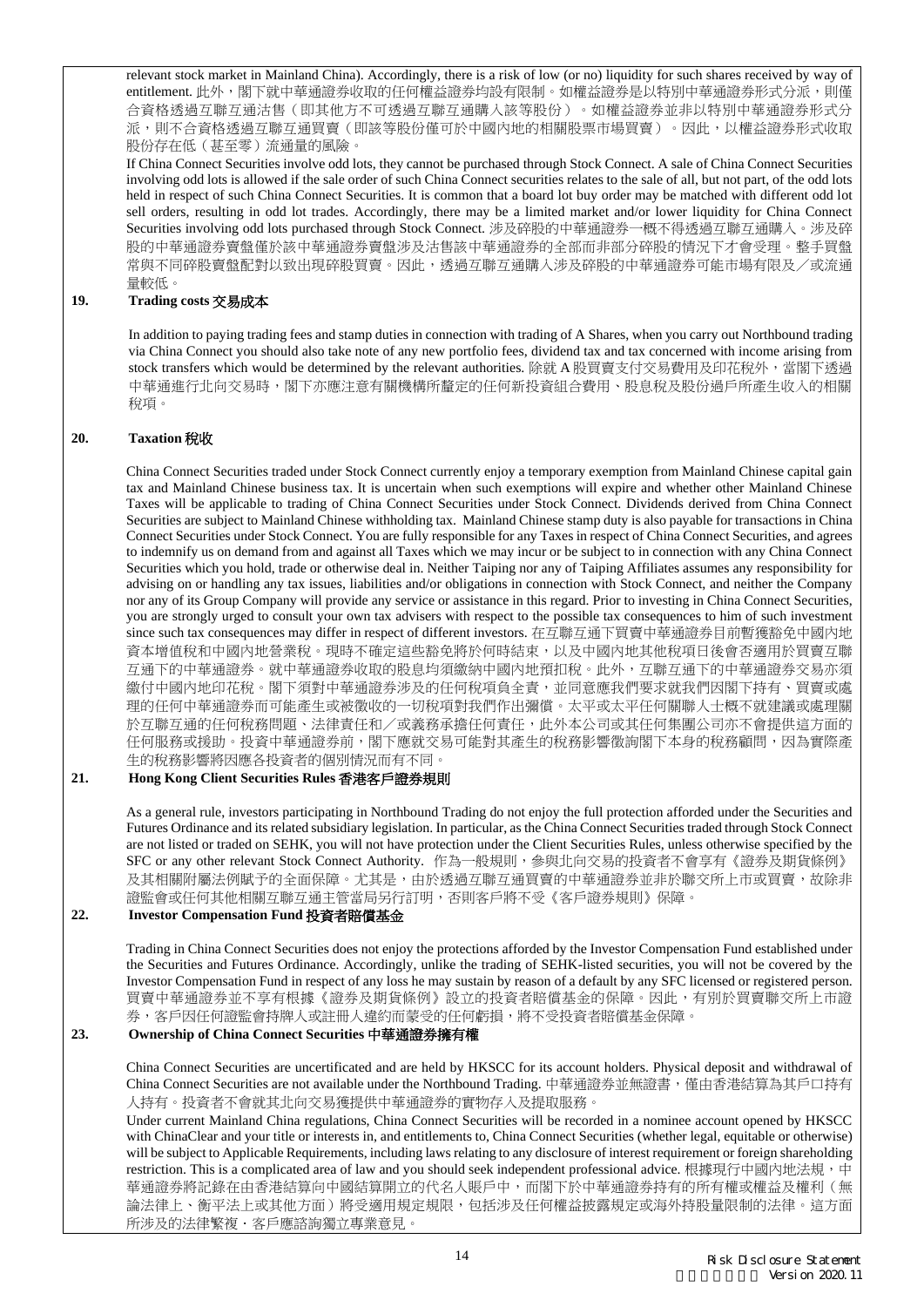### **24. Disclosure of information and publication of trade information** 披露資料及公佈交易資料

The SEHK may require us to provide information on your profile, and the type and value of your orders in relation to Northbound Trading of China Connect Securities and the trades which the Company executed for him, at such intervals and in such form as SEHK may specify from time to time for purposes of the publication, dissemination or public distribution of aggregated information in respect of China Connect Securities trades under Stock Connect, trading volumes, investor profiles and other related data. 聯交 所可要求我們按照聯交所不時指定的相隔期間和形式,提供有關閣下背景及閣下的中華通證券北向交易買賣盤種類和 價值,以及本公司代客戶執行買賣盤的資料,以公佈、發佈或公開互聯互通下中華通證券交易的整合資料、成交量、 投資者背景和其他相關資料。

### **25. No manual trade or block trade** 不接受非自動對盤交易或大宗交易

There is no manual trade facility or block trade facility for Northbound Trading. 北向交易不設非自動對盤交易機制或大宗交 易機制。

#### **26. Amendment of orders and loss of priority** 修改指示將失去原先排列次序

Consistent with the current practice in Mainland China, if an investor engaged in Northbound Trading wishes to amend an order, the investor must first cancel the original order and then input a new one. Accordingly, order priority will be lost and, subject to the restrictions on the balance of the Daily Quota, any subsequent order may not be filled on the same Trading Day. 與中國內地 現行做法一樣,參與北向交易的投資者如擬更改訂單,必須先取消原來的訂單,然後輸入新訂單。在此情況下,將失 去先前的原先排列次序,且在每日額度結餘限制的規限下,任何其後輸入的買賣盤訂單未必可在同一交易日對盤。

### **27. Difference in Trading Day** 兩地交易日的差異

Stock Connect is open for trading only when (a) each of HKEx and the relevant China Connect Market is open for trading; and (b) banking services are available in both Hong Kong and Mainland China on the corresponding money settlement days. If any of the exchanges is not open or if the banks in either Hong Kong or Mainland China are not open for money settlement business, you will not be able to conduct any Northbound Trading. You should take note of the days on which the Stock Connect operates and decide according to your own risk tolerance capability whether or not to take on the risk of price fluctuations in China Connect Securities during the time when the Stock Connect is not available for Northbound Trading. 互聯互通證券僅於以下時段開放買賣: (a) 香 港交易所及有關中華通市場兩地市場均開放交易;及(b) 香港及中國內地的銀行於相應的款項交收日均開放服務。如任 何交易所並無開放交易或如香港或中國內地的銀行並無開放進行款項交收,閣下將不能進行任何北向交易。閣下應留 意互聯互通操作的日子,並因應閣下自身的風險承受能力決定是否願意承受互聯互通北向交易暫停期間中華通證券價 格波動的風險。

### **28. Operational hours** 操作時段

SEHK has absolute discretion to determine from time to time the operational hours of the Stock Connect, and will have absolute discretion to change the operational hours and arrangements of the Stock Connect at any time and without advance notice whether on a temporary basis or otherwise. Neither the Company nor any of the Group Company shall be under any obligation to inform you of any such determinations by SEHK as to the operational hours of the Stock Connect. You should be aware of the risk of price fluctuations in China Connect Securities during the time when the Stock Connect is not available for Northbound Trading. 聯交所 有絕對酌情權,可不時决定互聯互通的操作時段,並可全權酌情决定隨時更改互聯互通操作時段及安排而毋須事先發 出通知,不論有關更改屬暫時性與否。本公司或任何集團公司概無任何責任就聯交所針對互聯互通操作時段所作的任 何決定向閣下發出通知。閣下應知悉互聯互通北向交易暫停期間中華通證券價格波動的風險。

### **29. Risk of ChinaClear default** 中國結算違約風險

ChinaClear has established a risk management framework and measures that are approved and supervised by the CSRC. Pursuant to the General Rules of CCASS, if ChinaClear (as the host central counterparty) defaults, HKSCC may, in good faith, seek recovery of the outstanding China Connect Securities and monies from ChinaClear through available legal channels and through ChinaClear's liquidation process, if applicable. HKSCC will in turn distribute the China Connect Securities and/or monies recovered to clearing participants on a pro-rata basis as prescribed by the relevant Stock Connect Authorities. We in turn will be distributing China Connect Securities and/or monies only to the extent recovered directly or indirectly from HKSCC. Although the likelihood of a default by ChinaClear is considered to be remote, you should be aware of this arrangement and of this potential exposure before engaging in Northbound Trading. 中國結算已設置經中證監批准及監管的風險管理框架及措施。根據《中 央結算系統一般規則》,如中國結算(作為本地中央對手方)違約.香港結算可本著真誠通過一切可用的法律途徑及 透過中國結算違約後的公司清盤程序(如適用)向中國結算追討尚欠的中華通證券及款項。香港結算繼而會將討回的 中華通證券及/或款項按照相關互聯互通主管當局指定的比例分配予結算參與者。視乎直接或間接從香港結算收回的 中華通證券及/或款項,我們將向投資者分發該等證券及/或款項。雖然中國結算違約的可能性極低,客戶參與北向 交易前亦應先瞭解有關安排及潛在風險

### **30. Risk of HKSCC default** 香港結算違約風險

Our ability to provide the services under this Supplement is subject to the due performance by HKSCC of its obligations. Any action or inaction of the HKSCC or a failure or delay by the HKSCC in the performance of its obligations may result in a failure of settlement, or the loss, of China Connect Securities and/or monies in connection with them and you may suffer losses as a result. Neither the Company nor any of the Group Company is responsible or liable for any such losses. 我們根據本補充文件提供服務 的能力視乎香港結算有否妥善履行其責任。香港結算的任何作為或不作為或香港結算未能或延遲履行其責任可能導致 未能交收或損失中華通證券及/或有關款項,客戶可能因此蒙受損失。本公司或任何集團公司概不對任何該等損失負 責或承擔法律責任。

#### **31. Company announcements on corporate actions** 企業行動的公司公告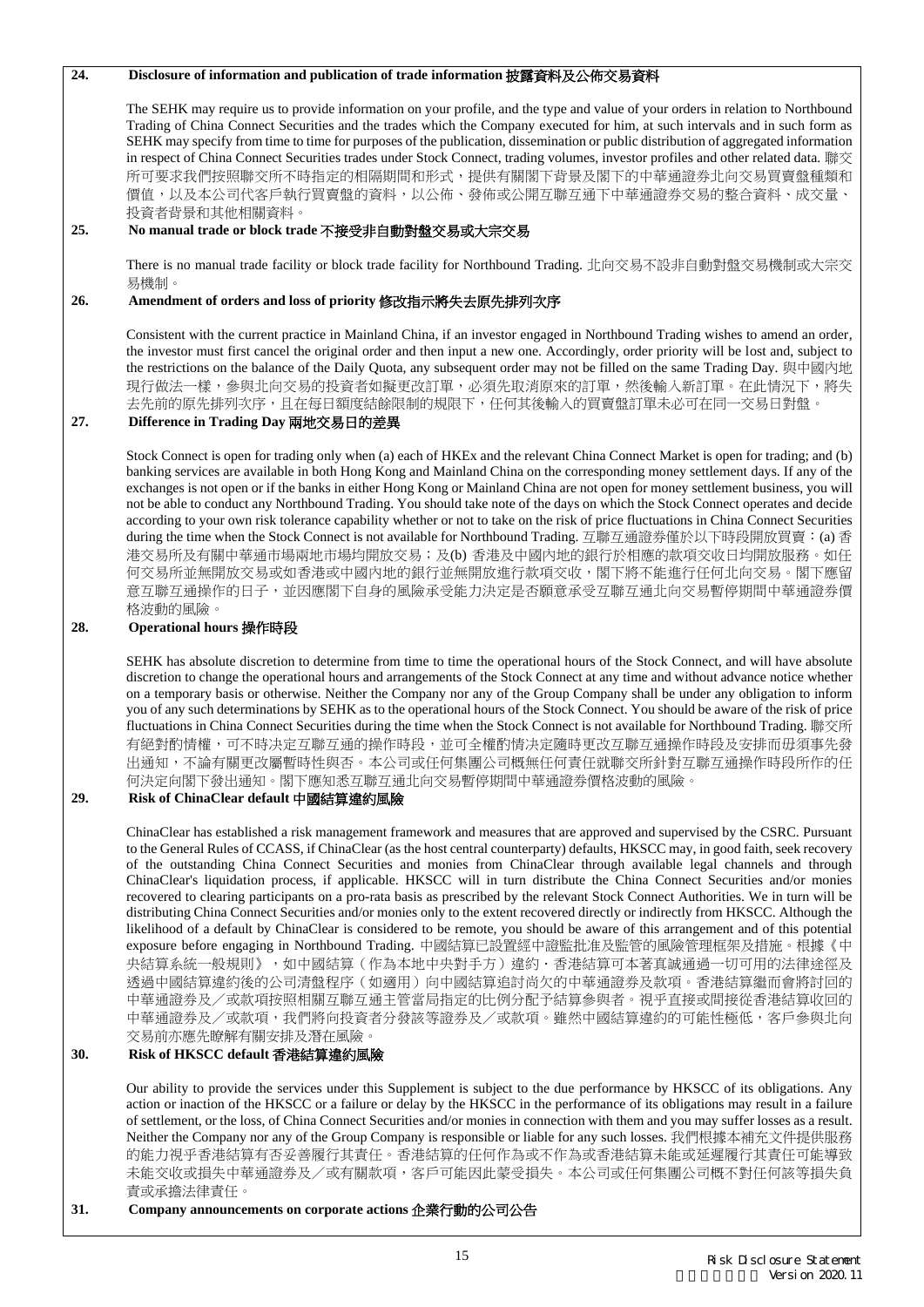Any corporate action in respect of China Connect Securities is announced by the relevant issuer through the relevant China Connect Market Operator's website and certain officially appointed newspapers. HKSCC also records all corporate actions relating to China Connect Securities in CCASS and informs its clearing participants of the details via the CCASS terminals as soon as practicable on the announcement date. Investors engaged in Northbound Trading may refer to the relevant China Connect Market Operator's website and the relevant newspapers for the latest listed company announcements or, alternatively, the HKEx website's China Stock Markets Web (or such other replacement or successor web-page from time to time) for corporate actions in respect of China Connect Securities issued on the previous Trading Day. You should note that SSE-listed issuers or SZSE-listed issuers publish corporate documents in Chinese only, without any official English translation. 涉及中華通證券的任何企業行動由相關發行人 透過有關中華通市場營運者的網站及多份官方指定報章發佈。香港結算亦會在中央結算系統中記錄涉及中華通證券的 所有企業行動,並在切實可行情况下盡快於公布當日透過中央結算系統終端機通知其結算參與者有關詳情。參與北向 交易的投資者可參閱有關中華通市場營運者的網站以及有關報章以參閱最新上市公司公告,或透過香港交易所網站的 「中國證券市場網頁」(或不時適用的其他替代或後續網頁)查閱上一個交易日發佈的所有涉及中華通證券的企業行 動。閣下應注意,上交所上市發行人或深交所上市發行人僅以中文發布公司文件,並不提供正式的英文譯本。

In addition, pursuant to the General Rules of CCASS, HKSCC endeavours to collect and distribute cash dividends relating to China Connect Securities to clearing participants in a timely manner. Upon receipt of the dividend amount, HKSCC will arrange to distribute it to the relevant clearing participants on the same day, to the extent practicable. 此外, 根據《中央結算系統一般規 則》,香港結算致力為結算參與者收取並及時分派涉及中華通證券的現金股息。當收到股息後,香港結算將在可行情 况下安排即日向相關結算參與者分派股息。

Following existing market practice in Mainland China, investors engaged in Northbound Trading are not entitled to attend shareholder meetings by proxy or in person, unlike the current practice in Hong Kong in respect of SEHK-listed shares. 一如中國 內地現行市場做法.參與北向交易的投資者不得委任代表或親身出席股東會議,有別於香港聯交所上市股份的現行做 法。

We do not verify or warrant the accuracy, reliability or timeliness of any company announcements of corporate actions, and neither the Company nor any of the Group Company accepts any liability (whether in tort or contract or otherwise) for any Loss arising from any errors, inaccuracies, delays or omissions or any actions taken in reliance thereon. We expressly disclaim all warranties, expressed or implied, as to the accuracy of any company announcement or as to the fitness of the information for any purpose. 我 們並無核實亦不保證任何企業行動公司公告的準確性、可靠性或及時性。本公司或任何集團公司概不就當中的任何錯 誤、偏差、延誤或遺漏或因依賴該等公告而採取的任何行動所産生的任何損失承擔任何法律責任(不論基於侵權行為 或合約或其他方面)。我們明確拒絕對任何公司公告的準確性或有關資料就任何用途而言的適用性作出任何明示或暗 示的保證。

# **32. Rights issuance** 認股權發行

Where you receive shares or other types of securities from an issuer of a China Connect Security as entitlements, you should note that you may not be able to buy or sell such entitlement security through the Stock Connect in certain circumstances (for example, if such entitlement security is listed on a China Connect Market but is not traded in RMB or if such entitlement security is not listed on a China Connect Market). 如閣下從中華通證券發行人收取股份或其他種類證券作為其應得權益,閣下應注意在某些情 况下閣下未必能透過互聯互通買賣有關證券(例如當有關證券在中華通市場上市但並非以人民幣買賣,或如有關證券 並非於中華通市場上市)。

### **33. General market risks associated with investing in China Connect Securities** 投資中華通證券涉及的一般市場風險

Investing in China Connect Securities involves special considerations and risks, including without limitation greater price volatility, less developed regulatory and legal framework, economic, and social and political instability of the stock market in Mainland China. You should also note that the China Connect Market Operator's trading rules, listing rules, and other applicable laws and regulations may be published in Chinese only, without any official English translation. 投資中華通證券涉及特別考量及風險, 包括但不限於較大價格波幅、監管及法律框架未完善、中國內地股票市場的經濟、社會及政治不穩。客戶亦應注意, 中華通市場營運者的交易規則、上市規則及其他適用法例和規例可能只以中文頒布,並無任何正式的英文譯本。

### **34. Risks associated with trading of ChiNext Shares** 有關買賣中國創業板股份的風險

The trading of ChiNext Shares is subject to the risks associated with the SZSE ChiNext market, including but not limited to such risks arising from the following: (a) volatility and overvaluation of the share prices; (b) the less stringent requirements on profitability and share capital of the ChiNext market (compared to the main board markets in Mainland China); (c) given the technological focus of the companies listed on the ChiNext market, such companies are more susceptible to technical failures in their respective business areas; and (d) conventional valuation methods may not be entirely applicable to companies listed on the ChiNext market due to the high-risk nature of the relevant industries. 買賣中國創業板股份會受到與深交所創業板市場相關的 風險,包括但不限於因下列各項引起的風險: (a) 股價波動及估值過高; (b) 中國內地創業板市場的盈利能力及股本要求 較為寬鬆 (相對於中國的主板而言); (c) 由於在中國創業板上市的公司焦點集中於科技方面, 因此這些公司更容易受 各自業務領域的科技故障影響;及(d) 傳統的估值方法可能未必完全適用於在中國創業板上市的公司,原因是有關行業 具有較高風險。

Only Institutional Professional Investors are allowed to place orders with the Company to buy or sell ChiNext Shares which are accepted as China Connect Securities (other than Special China Connect Securities which are eligible for sell orders only) through the use of Stock Connect. 僅機構專業投資者可透過使用互聯互通為中華通證券的中國創業板股份(除只接受沽盤的特別 中華通證券外)向本公司落盤買賣。

### **35. Warning statements and termination of service** 警告聲明及終止服務

We may be required by SEHK and/or a China Connect Market Operator to issue to you, either verbally or in writing, a warning statement and terminate the provision of Northbound Trading services to you for a period which SEHK and/or the China Connect Market Operator may prescribe. 聯交所及/或中華通市場營運者可能要求我們向閣下發出口頭或書面警告聲明, 並於聯交 所及/或中華通市場營運者可能訂明的期間內終止向客戶提供北向交易服務。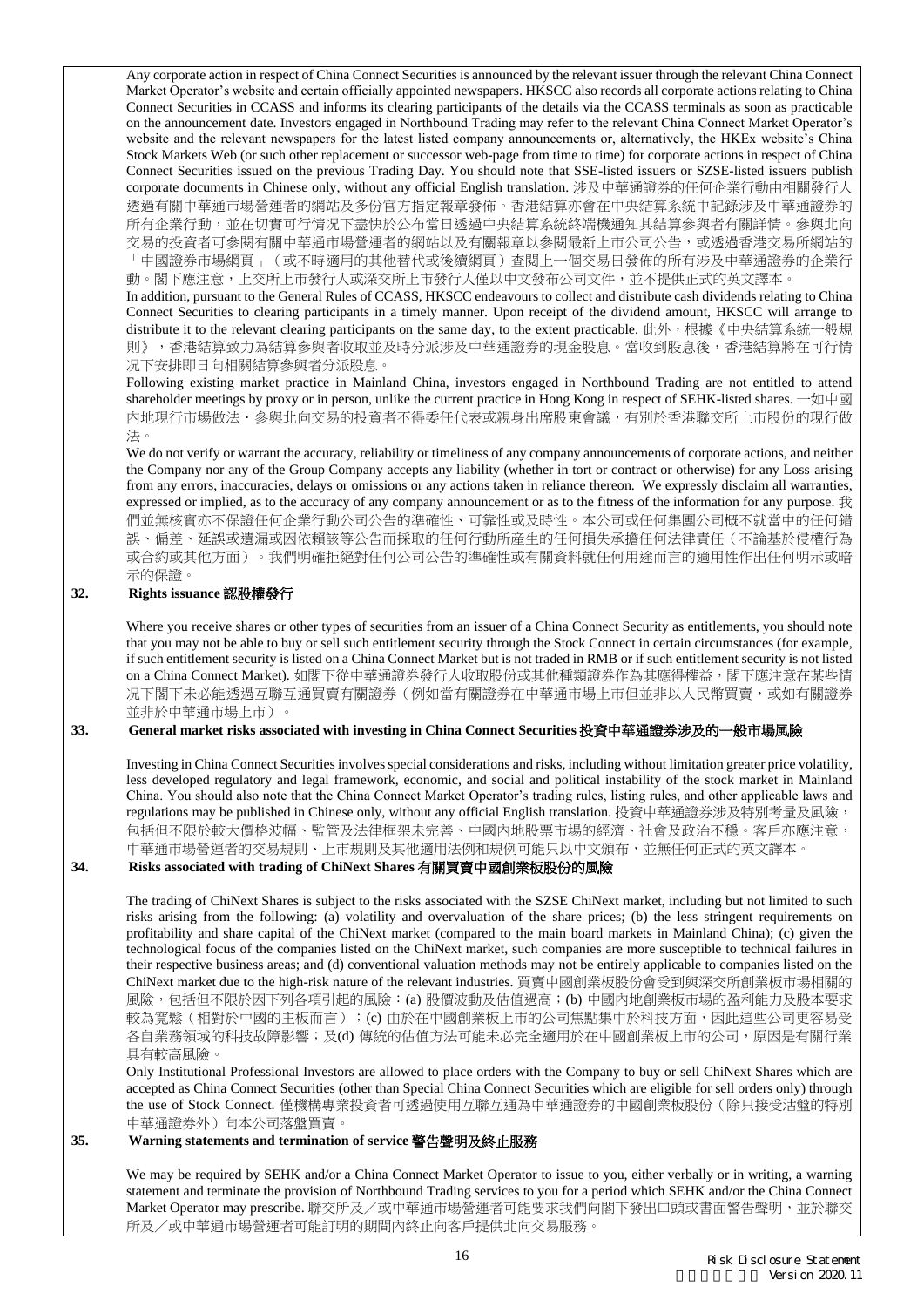## **36. Novelty of Stock Connect** 互聯互通的創新性

Stock Connect is an unprecedented scheme launched jointly between the China Connect Market Operators and HKEx to facilitate cross-border trading of China Connect Securities through HKEx. Trading in China Connect Securities under Northbound Trading is subject to all Applicable Requirements. Any change in the Applicable Requirements may have an adverse impact on the trading of China Connect Securities. Such impact may adversely affect your investment in China Connect Securities. In the worst case scenario, you may lose a substantial part of your investments in China Connect Securities under Stock Connect. 互聯互通是中華 通市場營運者與香港交易所共同推出的一項創新計劃,目的是促進投資者透過香港交易所跨境買賣中華通證券。在北 向交易下買賣中華通證券受制於所有適用規定。適用規定的任何更改可能對買賣中華通證券造成負面影響,不利客戶 投資中華通證券。在最壞情况下,客戶可能就閣下投資於互聯互通下的中華通證券而蒙受重大損失。

We provide trading services based on the Stock Connect market system which is operated by the relevant China Connect Market Operator. We are not responsible for any delay or failure caused by the Stock Connect market system and investors accept all risks arising from trading China Connect Securities through the Stock Connect market system. Neither the Company nor any of the Group Company shall be responsible or held liable for any loss or damage directly or indirectly suffered by you arising from or in connection with the Stock Connect or the china stock connect system for receiving and routing Stock Connect orders to a Stock Connect market system for automatic matching and execution, through Northbound Trading. 我們基於中華通市場營運者操作 的互聯互通市場系統提供交易服務。我們不會對互聯互通市場系統的任何延誤或失誤負責,投資者須承擔透過互聯互 通市場系統買賣中華通證券所涉及的一切風險。本公司或任何集團公司毋須對閣下因互聯互通或北向交易中用作接收 互聯互通指示並將指示傳送至互聯互通市場系統作自動配對成交的中國股市連接系統而直接或間接蒙受的任何虧損或 損害賠償負責或承擔法律責任。

### **37. Margin trading** 保證金交易

Subject to certain conditions prescribed by the Stock Connect Authorities, Hong Kong and overseas investors may conduct margin trading in China Connect Securities determined by the relevant Stock Connect Authorities to be eligible for margin trading ("Eligible Margin Trading Securities"). HKEx will from time to time publish a list of Eligible Margin Trading Securities. Each of the China Connect Market Operators may suspend margin trading activities in any specific A Share if the volume of margin trading activities in such A Share exceeds a threshold determined by such China Connect Market Operator and resume margin trading activities when the volume of margin trading activities drops below a prescribed threshold. Where SEHK is notified by a China Connect Market Operator that a suspension or resumption involves a security on the list of Eligible Margin Trading Securities, HKEx will disclose such information on its website. In such circumstances, any margin trading in the relevant China Connect Security shall be suspended and/or resumed accordingly. Each of the China Connect Market Operators has reserved the right to require margin trading orders to be flagged as margin trading orders when routed to Stock Connect. Neither the Company nor any of its Group Company shall have any obligation to update you in respect of the list of Eligible Margin Trading Securities or any restrictions or suspensions in respect of margin trading from time to time. 根據互聯互通主管當局所訂明的若干條件, 香港及 海外投資者可對有關互聯互通主管當局釐定為合資格進行保證金交易的中華通證券進行保證金交易(「合資格保證金 交易證券」)。香港交易所將不時刊發合資格保證金交易證券的清單。如任何個別 A 股的保證金交易量超過中華通市 場營運者所定的上限,各中華通市場營運者會暫停該 A 股的保證金交易活動,而當該保證金交易量下跌至低於所訂明 的保證金交易量時,則保證金交易活動會恢復進行。如中華通市場營運者通知聯交所暫停或恢復交易涉及合資格保證 金交易證券清單上的證券,香港交易所會在其網站披露有關資料。在此情況下,有關中華通證券的任何保證金交易須 予相應暫停及/或恢復買賣。各中華通市場營運者有權就透過互聯互通進行的保證金買賣盤要求將其特別標示為保證 金買賣盤。本公司或其任何集團公司毋須就有關合資格保證金交易證券清單或與保證金交易有關的任何不時限制或暫 停交易而有責任通知客戶。

#### **38. Limits on Short Selling** 賣空的限制

Hong Kong and overseas investors are currently prohibited from naked Short Selling China Connect Securities. 香港及海外投資 者現時被禁止進行無備兌賣空中華通證券。

Covered Short Selling of China Connect Securities is permitted subject to certain requirements in the Stock Connect Rules. However, the Company will not facilitate covered Short Selling of China Connect Securities and/or any Uptick Long Sale. You shall be fully responsible for understanding and complying with the Short Selling requirements in effect from time to time and for any consequences of non-compliance. 根據互聯互通規則的若干規定,備兌賣空中華通證券是獲得准許的。然而,本公司 並不會促成備兌賣空中華通證券及/或任何以高於前成交價出售長倉。閣下應自行了解和遵守不時生效的賣空規定以 及違規的後果,並對此自行承擔全部責任。

### **39. Stock Borrowing and Lending** 股票借貸

Stock borrowing and lending are permitted for the eligible China Connect Securities as specified by the China Connect Market Operators for the purposes of (a) covered short selling, (b) satisfying the Pre-Trade Checking requirement and (c) in any other circumstances as SEHK or the China Connect Market Operators may specify from time to time. The China Connect Market Operators will determine a list of eligible China Connect Securities for stock borrowing and lending. Stock borrowing and lending of eligible China Connect Securities will be subject to restrictions set by SEHK and the China Connect Market Operators, including but not limited to the following: 獲准許為以下目的而進行中華通市場營運者所指定的合資格中華通證券的股票借貸: (a) 備兌賣空,(b) 達成交易前檢查的要求及(c) 聯交所或中華通市場營運者可能不時指明的任何其他情況。中華通市場營運 者將釐定股票借貸的合資格中華通股票清單。合資格中華通證券的股票借貸須遵守聯交所及中華通市場營運者制定的 限制,包括但不限於以下各項:

- (a) stock borrowing and lending agreements for the purpose of covered short selling shall have a duration of not more than one month; 就備兌賣空進行的股票借貸協議的期限不得超過一個月;
- (b) stock borrowing and lending agreements for the purpose of satisfying the Pre-Trade Checking requirement shall have a duration of not more than one day (and roll-over is not permitted); 就達成交易前檢查要求的股票借貸協議的期限不 得超過一日(及不允許續期);